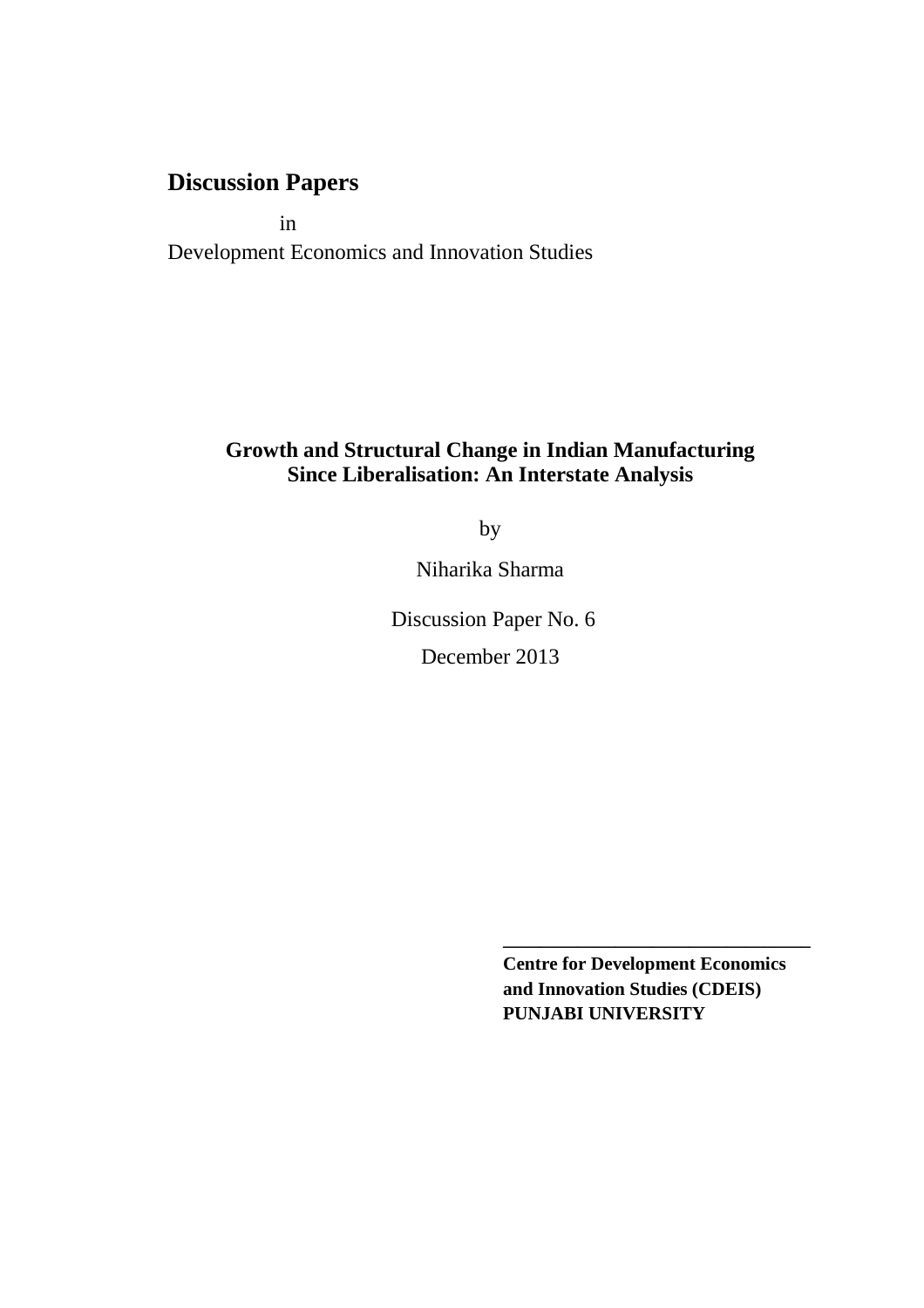# **Growth and Structural Change in Indian Manufacturing since Liberalisation: An Interstate Analysis**

Niharika Sharma\*

## **Abstract**

l

This paper examines the growth process of manufacturing and structural changes that have unfolded over the period 1993-94 to 2012-13 across 15 major states of India. Growth story of the manufacturing sector shows the ascendancy of the organised sector across states as its growth rate has been faster than that of the unorganized sector over the two decades. Applying the concept of sigma and beta convergence the results of the analysis show that the hypothesis is clearly unsupported for manufacturing as well as registered and unregistered manufacturing. The interregional inequality in manufacturing among Indian states was found to increase during 1993-2009, though a slight decline is found since then. Using Panel data regression analysis the study also examines the factors that affect the structural changes in manufacturing across Indian states by revisiting the model developed by Chenery and others. The results show that since liberalization, GSDP per capita explains the largest part of sectoral transformation for the states of India for manufacturing as well as its registered and unregistered segments. The paper concludes that disparities in the extent of industrialization have somewhat increased and this inequitable character is likely to pose a serious threat to its sustainability in the long run.

# **Keywords**: Patterns of structural change, regional disparities, convergence and divergence, manufacturing growth, India

<sup>\*</sup> Doctoral Fellow, Department of Economics, Punjabi University, Patiala and Assistant Professor, GGDSD College, Sector 32, Chandigarh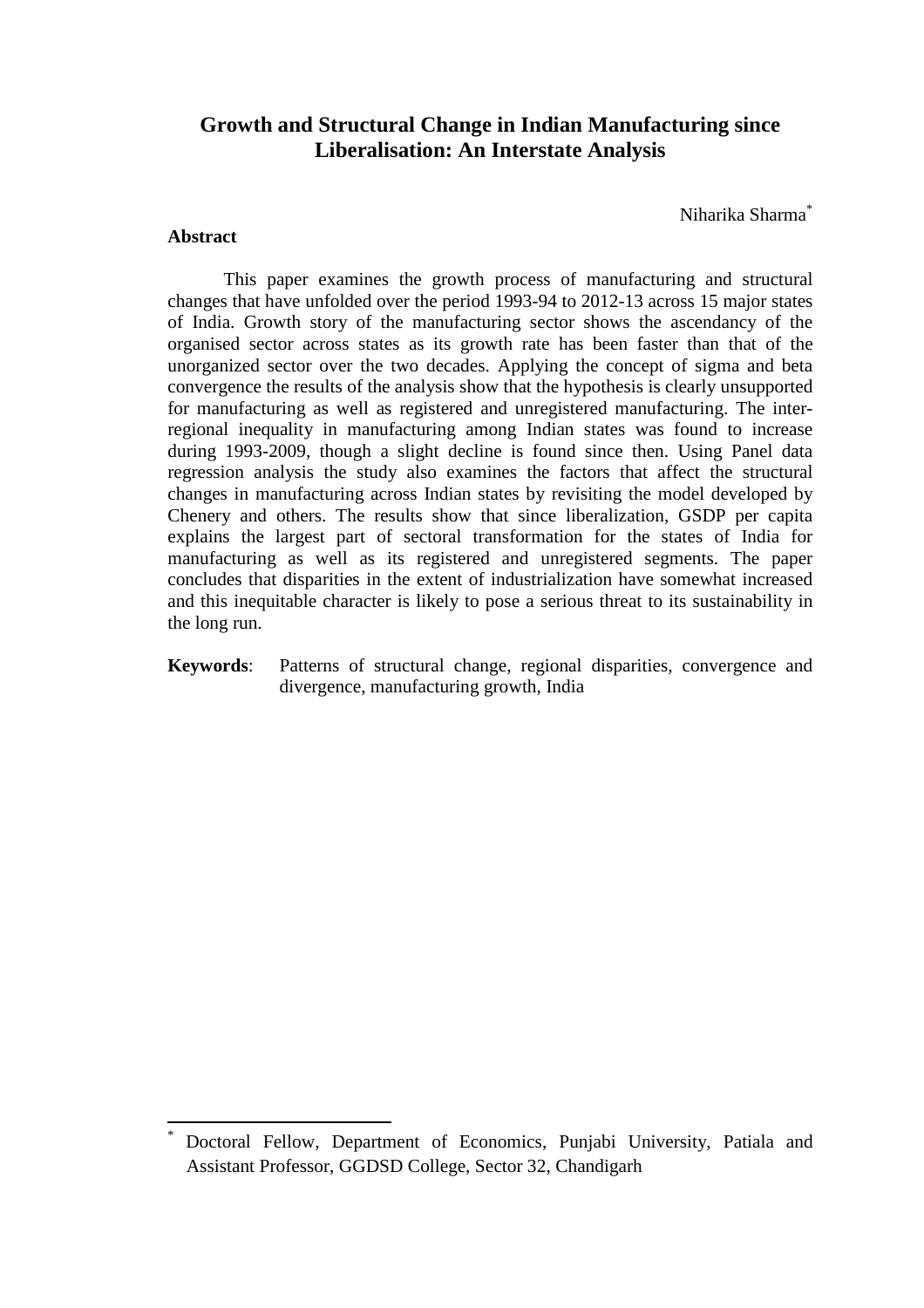#### **Introduction**

The terms "structure" and "structural change" have become widely used in economic research. Such structural shifts have been seen as mechanisms influencing the pace of growth as well as being the result of growth. This typical pattern of structural change as described by Kuznets in his modern economic growth (Kuznets, 1966) involves initially a shift from an agricultural to an industrial economy through industrialization through the process of an increase in the share of the industrial/secondary sector in output and employment combined with a declining importance of the agriculture/primary sector. The subsequent post industrialization or de-industrialization stage is one whose chief feature is the rising importance of the services/tertiary sector, even at the expense of industry, or the transition to a service economy.

Over the years, India has seen a major jump from agriculture sector growth to service sector growth leaving out the industrial growth. Unlike many other countries, this growth process has not been consistent with the stylized sectoral growth process. A major turning point for the Indian economy was after the reforms of 1991. In 1991, the economy faced a balance of payments crisis and received loans from the IMF and other international organizations. Under pressure from these organizations, the biggest de-licensing episode occurred. Almost all industrial licensing was removed by 1994 when all but 16% of manufacturing output had been de-licensed.

Since the Economic growth and development of a region are closely linked to structural change, the present study analyzes the structure and growth of manufacturing sector in 15 major states of India since 1993-94 to 2012-13, in a comparative framework. It also looks at the performance of organized and unorganized sectors across states.

This study is organized in five sections. An analysis in the changes in the shares of value added of organized, unorganized and the overall manufacturing sector of different states is presented in section first. Second section analyses the average annual growth rates of states for the last two decades. Third section estimates whether this growth of manufacturing across states has shown a converging or a diverging pattern. Fourth section examines the structural change across states and last section presents concluding remarks.

### **Shares of States in Total, Organized and Unorganized Manufacturing**

This section analyzes the Shares of manufacturing sector across 15 major states of India in a comparative framework. It examines the regional dimensions by studying the organized *versus* unorganized segments of the manufacturing sector. The period of study is 1993-94 to 2012-13. 'Industry' for the purpose of this study includes only 'manufacturing'.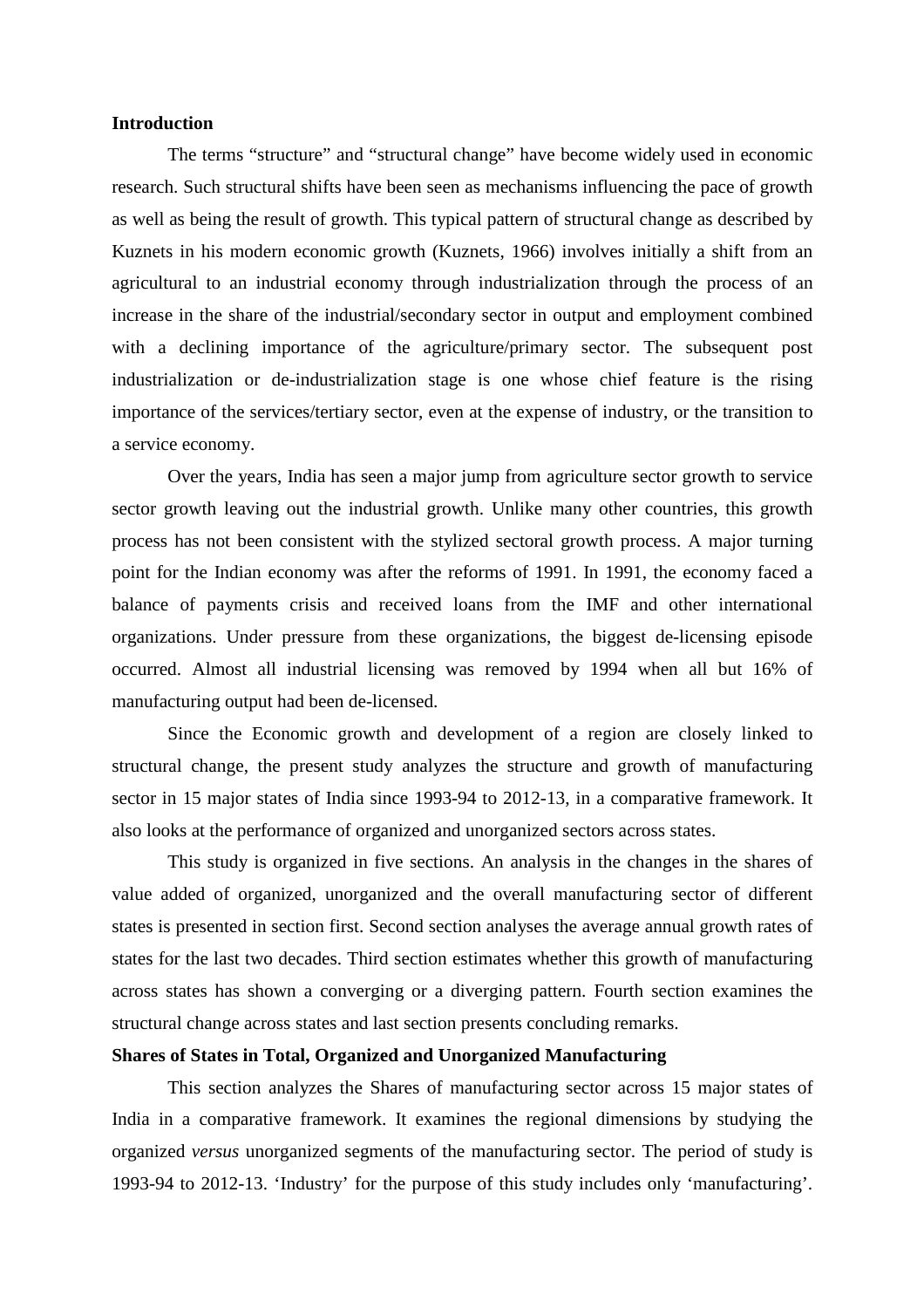The shares have been calculated using GSDP data and sources of data for study are: CSO for Gross State Domestic Product (GSDP) estimates and Directorates of Economics and Statistics (DES) of various states. The study mainly highlights "*manufacturing sector"* for the following reasons. *First*, manufacturing has received much attention of the policy makers in India in terms of financial allocations in planning process. *Second*, during the process of structural transition, manufacturing sector is known to generate employment for both unskilled and skilled labor and the employment potential of manufacturing sector is higher as compared to that of the tertiary sector. *Third*, the growth of manufacturing sector is also necessary for the overall growth of the economy, as it can supply inputs and provide market to other sectors. *Lastly*, it is also viewed as a solution to the agrarian crisis which can be solved by the growth of output and employment of manufacturing sector.

There have been differences in the extent of industrialization and it has been observed as one of the most glaring aspects of the variations in the levels and structures of state economies for the years 1993-94 and 2012-13. Table 1 gives the manufacturing value added or the share of manufacturing in total GSDP of 15 major states of India. This table clearly shows GSDP varies very widely among the Indian states. In terms of this indicator, Gujarat with 27.2 per cent share of manufacturing in GSDP was the most industrialized state among the major states of India in 2012-13.

Other major states which had a higher than the national figure of 15 per cent were Maharashtra (21.4 per cent), Punjab (19.8 per cent), Tamil Nadu (19.5 per cent), Haryana (19.1 per cent), Karnataka (16.9 per cent), Orissa (15.4 per cent). Assam (7.5 per cent) and Kerala (7.5) had the lowest per cent of its SDP originating in manufacturing. West Bengal followed by Bihar, Andhra Pradesh and Madhya Pradesh were other states with low level of industrialization with only 10 to 13 per cent of their SDP originating in manufacturing.

The share of Manufacturing in GSDP ranged between 7.5 per cent in Assam, the least industrialized state to 27.2 per cent in Gujarat, the most industrialized state, in 2012-13. The range of variation seems to have rather increased from 1993-94, when the least industrialized state (Assam) had 8.6 per cent of its SDP originating from manufacturing while in the most Industrialized state (Tamil Nadu) manufacturing contributed 26.6 per cent. Tamil Nadu which was the most industrialized state in 1993-94 came down to the fourth position in 2012- 13. Other states which experienced relatively rapid industrialization during the 20 year period, in terms of a significant percentage increase in the share of manufacturing in GSDP are: Orissa (4.1 per cent), Rajasthan (2.7 per cent), Haryana (2.2 per cent), Uttar Pradesh (1.5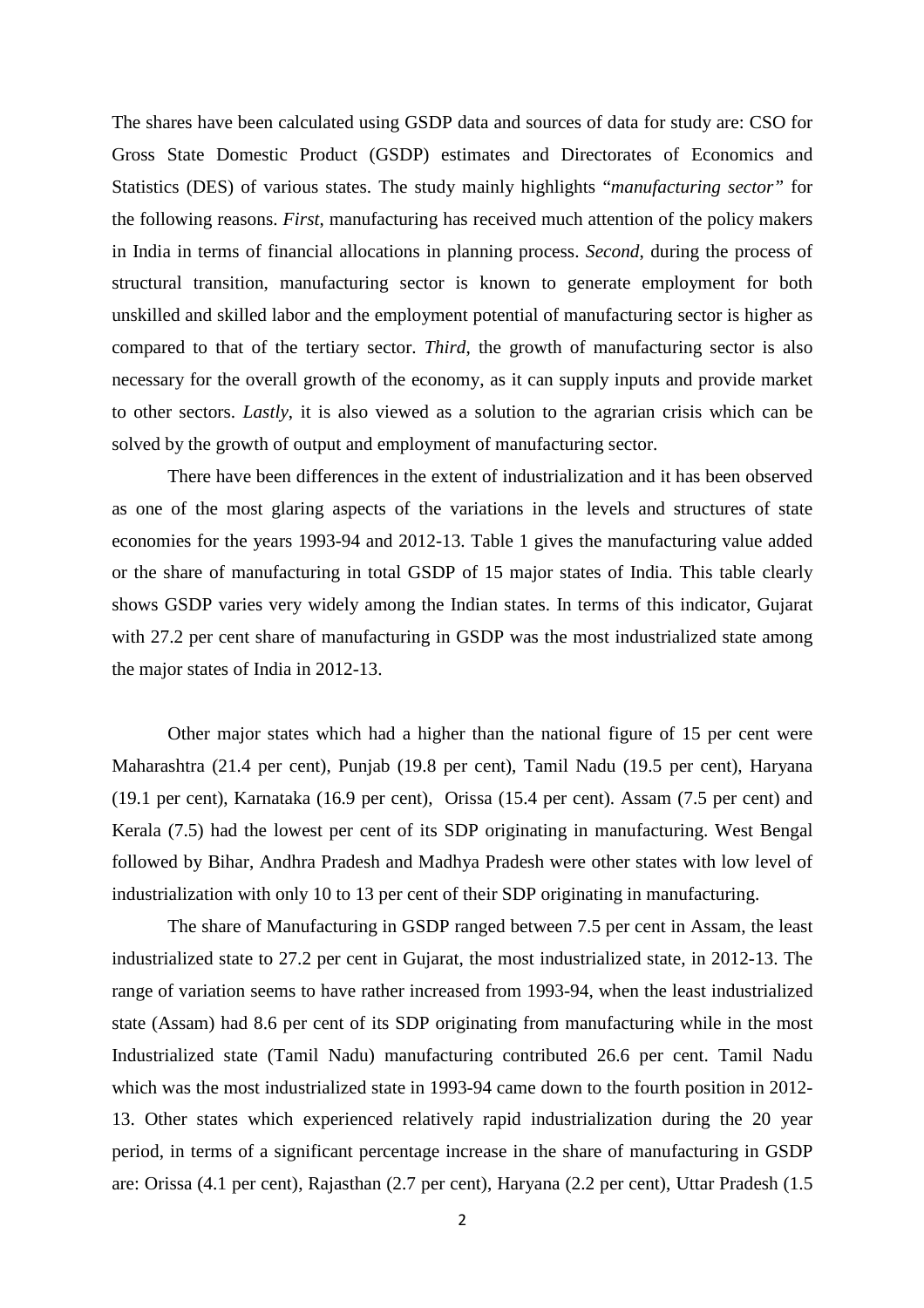per cent), Gujarat and Punjab (1.2). Gujarat, of course, leads the states with the highest manufacturing value added of 27.2 per cent in total GSDP in 2012-13. Tamil Nadu followed by West Bengal and Bihar and Kerala saw a significant and sharpest 'deindustrialization' with a decline of  $-7.1$  per cent,  $-5.4$  per cent,  $-4.9$  per cent and  $-4.9$  per cent respectively (Table 1). Maharashtra, Andhra Pradesh and Madhya Pradesh along with Assam also experienced some decline in the share of manufacturing.

| S. No.                   | <b>States</b>        | Share of Manufacturing in GSDP (In<br>percentage) | Percentage Change in<br>between 1993-94 to<br>2012-13 |        |
|--------------------------|----------------------|---------------------------------------------------|-------------------------------------------------------|--------|
|                          |                      | 1993-94                                           | 2012-13                                               |        |
| 1                        | Assam                | 8.6                                               | 7.5                                                   | $-1.1$ |
| $\overline{c}$           | Kerala               | 12.4                                              | 7.5                                                   | $-4.9$ |
| 3                        | West Bengal          | 15.8                                              | 10.4                                                  | $-5.4$ |
| $\overline{\mathcal{A}}$ | <b>Bihar</b>         | 16.1                                              | 11.2                                                  | $-4.9$ |
| 5                        | Andhra Pradesh       | 14                                                | 12.1                                                  | $-1.9$ |
| 6                        | Madhya Pradesh       | 14.6                                              | 12.9                                                  | $-1.7$ |
|                          | <b>Uttar Pradesh</b> | 12.9                                              | 14.4                                                  | 1.5    |
| 8                        | Rajasthan            | 12                                                | 14.7                                                  | 2.7    |
| 9                        | Orissa               | 11.3                                              | 15.4                                                  | 4.1    |
| 10                       | Karnataka            | 17.7                                              | 16.9                                                  | $-0.8$ |
| 11                       | Haryana              | 16.9                                              | 19.1                                                  | 2.2    |
| 12                       | Tamil Nadu           | 26.6                                              | 19.5                                                  | $-7.1$ |
| 13                       | Punjab               | 18.6                                              | 19.8                                                  | 1.2    |
| 14                       | Maharashtra          | 23.7                                              | 21.4                                                  | $-2.3$ |
| 15                       | Gujarat              | 26                                                | 27.2                                                  | 1.2    |

Table 1: Share of Manufacturing in Total GSDP (%) at 2004-05 Prices

*Source: Author's own calculation* 

Did structural transformation in favor of manufacturing help in accelerating growth of a state? Here again, Gujarat provides strong positive evidence: the share of manufacturing in its GSDP increased from 26 per cent in 1993-94 to 27.2 per cent in 2012-13 and it also experienced the fastest overall economic growth. Orissa, Rajasthan and Haryana are other states with significantly large increase in the share of manufacturing and both of them have grown reasonably fast. Uttar Pradesh and Punjab have seen moderate increase in the share of manufacturing and relatively low GSDP growth. West Bengal's share of manufacturing declined significantly and it also grew at a relatively slow rate. According to a study by Papola in 2011, positive relation appeared between the increase in the extent of industrialization and the rate of economic growth of the 14 major states. In other words, structural change in favor of manufacturing is more often accompanied by a higher GSDP growth than a change in favor of services. But our data showed that after liberalization, 9 out of 15 states showed a decline in the share of manufacturing in GSDP and thus there was no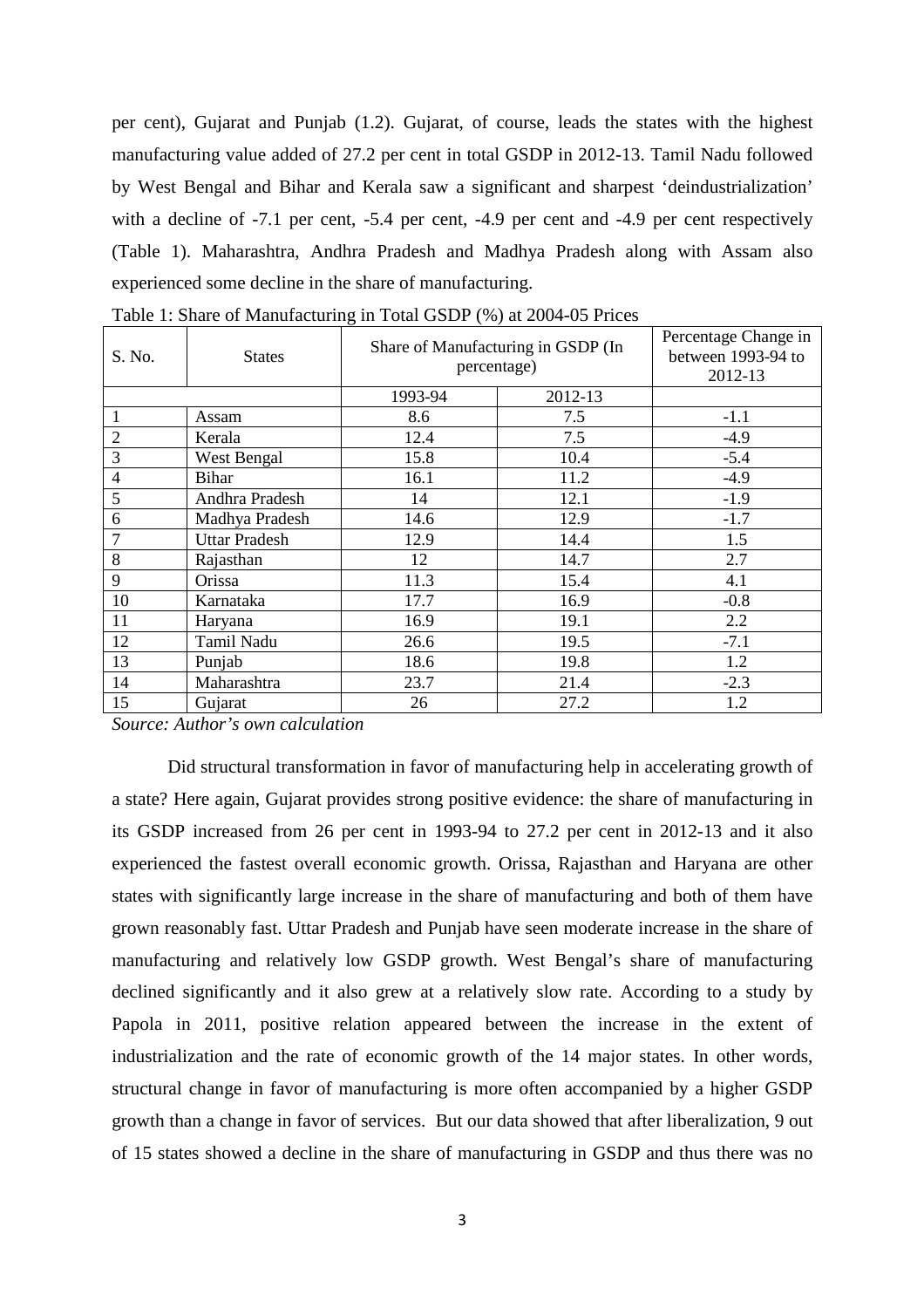structural transformation in favor of manufacturing. The share of the registered and unregistered sector in manufacturing of the states and the percentage difference in the share between 1993-94 and 2012-13 is given in Table 2.

The analysis of Table 2 shows that organized sector contributed a major part to manufacturing GSDP in all the states in 2012-13 except Kerala and West Bengal. A negative growth of registered sector during the 20 year period was experienced only by West Bengal (- 12.8 per cent), Bihar (-6.3 per cent) and Assam (-5.2 per cent). The sharpest percentage increase in the contribution of registered sector has been seen in Orissa with 69.8 per cent in 1993-94 to 86.7 per cent in 2012-13 that is an increase of 16.9 per cent which has led to an immense increase in the share of manufacturing in its GSDP (Table 1). In the same year, top five states that had maximum share of registered sector in manufacturing were Orissa (86.7 per cent), Gujarat (81.4 per cent), Madhya Pradesh (77.2 per cent), Andhra Pradesh (76.5 per cent) and Karnataka (76.4 per cent). States of Orissa (4.1 per cent), Rajasthan (2.7 per cent), Haryana (2.2 per cent), Uttar Pradesh (1.5 per cent), Punjab and Gujarat (1.2 per cent) have registered a positive growth in the share of manufacturing in GSDP mainly due to an increase in the share of its organized sector and decrease in the share of its unorganized sector (Table 1).

| S. No.         | <b>States</b>        | Share of Registered<br>Sector in<br>Manufacturing<br>(In percentage) |         | Share of Unregistered<br>Sector in Manufacturing<br>(In percentage) |         | Percentage change in<br>Registered and<br>Unregistered<br>Manufacturing between<br>1993-94 to 2012-13 |
|----------------|----------------------|----------------------------------------------------------------------|---------|---------------------------------------------------------------------|---------|-------------------------------------------------------------------------------------------------------|
|                |                      | 1993-94                                                              | 2012-13 | 1993-94                                                             | 2012-13 | 1993-94 to 2012-13                                                                                    |
| 1              | Kerala               | 36.4                                                                 | 44.2    | 63.6                                                                | 55.8    | 7.8                                                                                                   |
| $\overline{2}$ | West Bengal          | 64.8                                                                 | 52.0    | 35.2                                                                | 48.0    | $-12.8$                                                                                               |
| 3              | Punjab               | 52.0                                                                 | 59.9    | 48.0                                                                | 40.1    | 7.8                                                                                                   |
| $\overline{4}$ | Rajasthan            | 47.1                                                                 | 63.2    | 52.9                                                                | 36.8    | 16.1                                                                                                  |
| 5              | <b>Uttar Pradesh</b> | 57.3                                                                 | 64.2    | 42.7                                                                | 35.8    | 6.8                                                                                                   |
| 6              | Bihar                | 71.2                                                                 | 64.9    | 28.8                                                                | 35.1    | $-6.3$                                                                                                |
| 7              | Assam                | 71.7                                                                 | 66.4    | 28.3                                                                | 33.6    | $-5.2$                                                                                                |
| 8              | Haryana              | 55.7                                                                 | 71.2    | 44.3                                                                | 28.8    | 15.5                                                                                                  |
| 9              | Tamil Nadu           | 62.9                                                                 | 71.3    | 37.1                                                                | 28.7    | 8.4                                                                                                   |
| 10             | Maharashtra          | 67.5                                                                 | 71.8    | 32.5                                                                | 28.2    | 4.3                                                                                                   |
| 11             | Karnataka            | 72.9                                                                 | 76.4    | 27.1                                                                | 23.6    | 3.5                                                                                                   |
| 12             | Andhra Pradesh       | 70.0                                                                 | 76.5    | 30.0                                                                | 23.5    | 6.5                                                                                                   |
| 13             | Madhya Pradesh       | 68.8                                                                 | 77.2    | 31.2                                                                | 22.8    | 8.4                                                                                                   |
| 14             | Gujarat              | 75.5                                                                 | 81.4    | 24.5                                                                | 18.6    | 5.9                                                                                                   |
| 15             | Orissa               | 69.8                                                                 | 86.7    | 30.2                                                                | 13.3    | 16.9                                                                                                  |

Table 2: Share (%) of Registered Sector and Unregistered Sector in Manufacturing GSDP at 2004-05 Prices

*Source: Author's own calculation* 

*Note: The signs may be reversed when analysing the decline in the unregistered manufacturing.*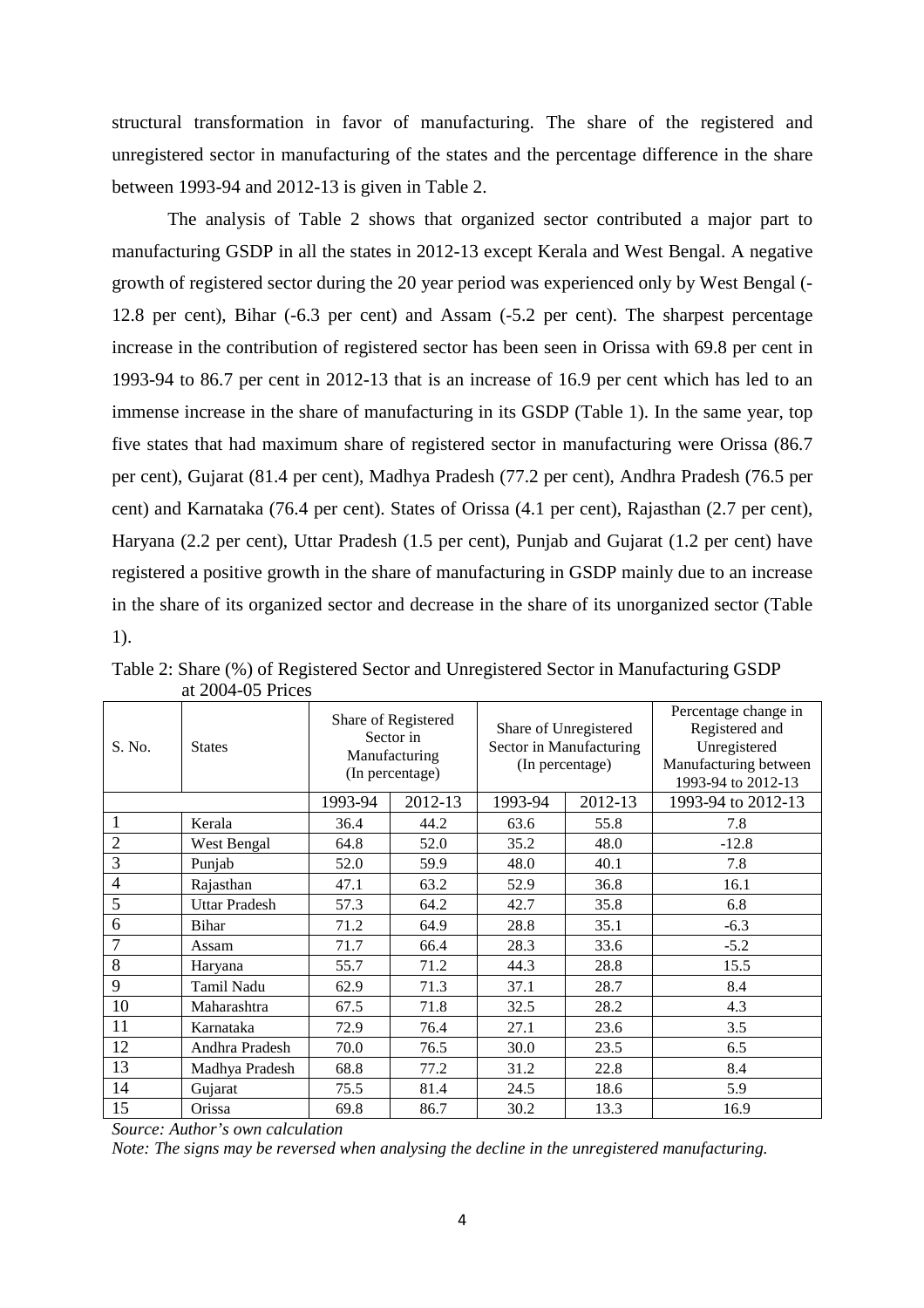While on the other hand Assam (-1.1 per cent), Bihar (-4.9 per cent) and West Bengal (-5.4 per cent) witnessed a decline in the share of manufacturing sector due to a decline in the share of registered sector and an increase in the share of unregistered sector since 1993. There are exceptions like Andhra Pradesh, Madhya Pradesh, Tamil Nadu, Maharashtra, Karnataka and Kerala in which even though the share of registered manufacturing increased but still there was a negative growth in the share of manufacturing to GSDP (Table 1).

On the whole, the manufacturing sector developed across states and the main driver of it seemed to be the organized manufacturing sector, even though it employs less per cent of population but its contribution to GDP is much more than that of unorganized manufacturing. Therefore more focus should be to develop the registered sector across states to reduce the disparities.

#### **Growth of Manufacturing, Registered and Unregistered Across States**

In the Indian economy, growth varies tremendously across states resulting in interregional disparities. This Inter‐regional disparity in the levels of development has always been an important concern of Indian development thinking and policy in India. There have been different periods of increase and decline in disparity; increase in the initial one and a half decades of Independence, a decline during the next two decades and increase again, especially in the post-reforms period. It is particularly interesting to analyse the trends in inter-state disparities in manufacturing since the Indian economy graduated to a higher growth path especially after the economic reforms towards globalisation in 1991. There have been conflicting hypotheses and expectations about inter-regional disparities in the deregulated and globalised economic environment. A high aggregate growth rate is generally accompanied by increasing disparity. A deregulated policy regime can lead, on the one hand, to an increase in disparities as the developed regions have a competitive advantage and government policies favouring poorer regions are no longer in operation, while, on the other hand, disparities may also decline as the regions get opportunities to freely utilise their comparative advantage.

Literature shows that Gini Coefficient of inter‐state inequality in per capita SDP increased from 0.152 in 1980‐81 to 0.161 in 1987‐88 and to 0.225 in 1997‐98 (Ahluwalia, 2000). In the period after liberalisation while some of the poorer states have experienced a faster than average growth, growth of some of the developed states has slowed down. As a result, the Gini Coefficient of inequality in per capita income has stood at around 0.24 during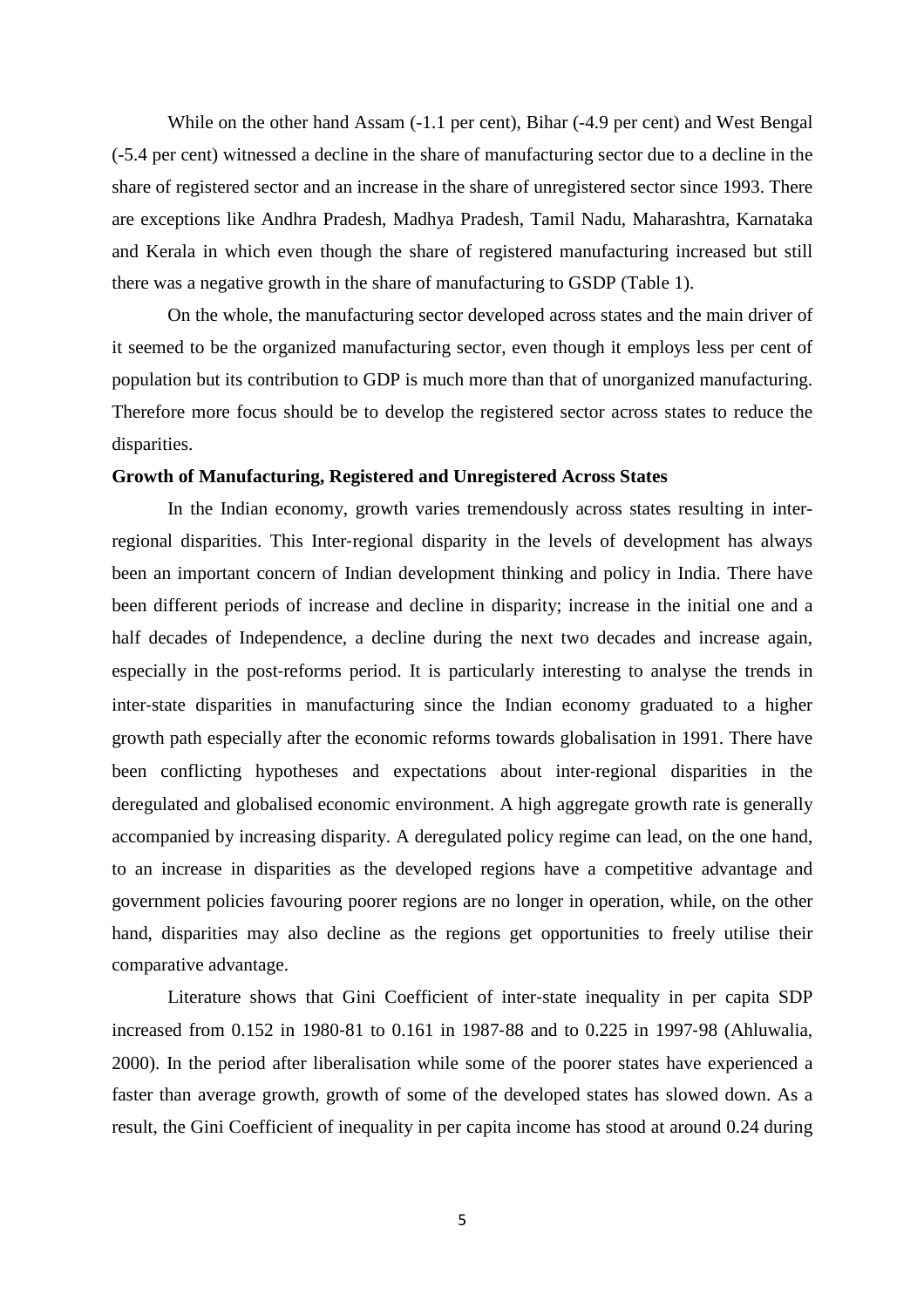2000‐01/2008‐09, though it is still much higher than it was before the reforms (Ahluwalia, 2011).

Inter-state variations in rates of GSDP growth are found to be strongly associated with the pace of "Industrial Growth" during the years. All states underwent structural changes in terms of a decline in the share of agriculture, but it did not seem to have been accompanied by a decline in inter‐state disparities. But the extent of shift towards manufacturing seems to significantly influence the inter‐state variations in income. Large structural shifts away from agriculture in different states are more often associated with faster industrial growth and larger shift to industry than with growth of and shift to the services. Growth rates of manufacturing GSDP have been quite divergent during this period. Growth rates were not necessarily correlated with the initial levels of industrialization during 1981‐2001, but during 2001‐09 states with higher levels of industrialization have registered high growth in manufacturing and vice versa. Thus industrial growth in recent years has led to increasing divergence contributing to an increase in disparities in growth of GSDP. But, disparities in the extent of industrialization as well as in the share of different states in the national manufacturing GDP have somewhat declined during the longer period 1981‐2009 (Papola, 2012). Inter-regional disparity in levels of development and income is a major issue of economic, social and political significance in India. That there are wide disparities across the states is well known and is also recognized as a concern to be addressed through public policy.

This section deals with the average annual growth of manufacturing, registered and unregistered sectors from years 1993 to 2013 across 15 major states of India. The data for gross state domestic product for the period was rebased at 2004-05 prices using implicit price deflators and then the growth rates were calculated. Table 3 shows the average annual growth rates across states for the 20 year period.

The manufacturing sector growth showed large variations across states with the highest growing state of Orissa at 12.7 per cent per annum and the lowest growing state of Madhya Pradesh at 5.8 per cent per annum. Thus the top five states that registered the highest growth rate in manufacturing from 1993 to 2013 were Orissa (12.7 per cent per annum), Gujarat (12.5 per cent per annum), Rajasthan and Haryana (12.1 per cent per annum), Karnataka (10.5 per cent per annum) and in that order. While the lowest growth was registered by Madhya Pradesh (5.8 per cent per annum), Uttar Pradesh (6.6 per cent per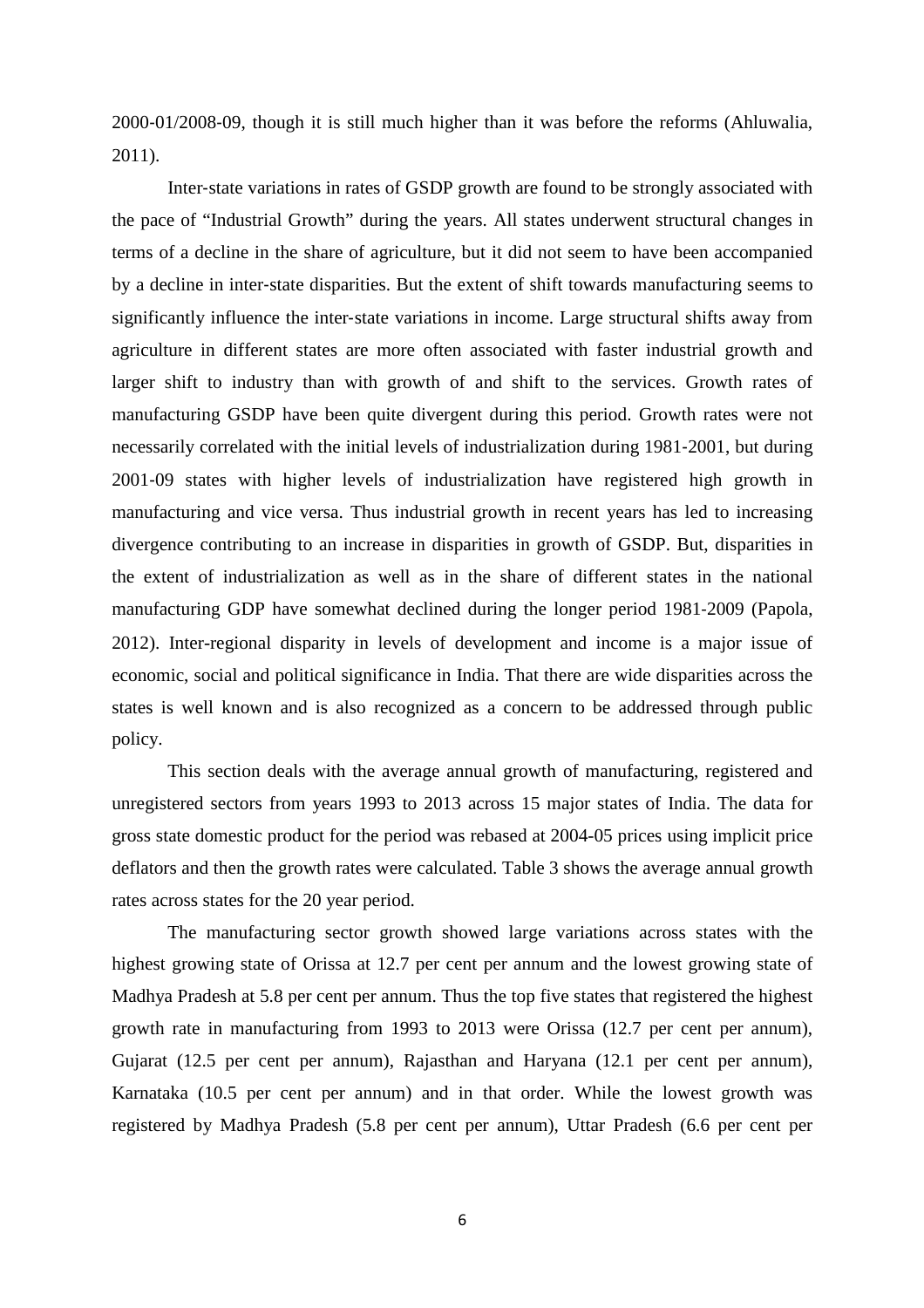annum), Bihar (7.2 per cent per annum), Kerala (8.3 per cent per annum) and West Bengal (8.4 per cent per annum).

Along with the wide variations, the data also clearly shows that in majority of the states the registered manufacturing has grown at an average which is more than the unregistered manufacturing and these are also the sates in which the registered manufacturing holds a larger share in the overall manufacturing than the unregistered (Table 2).

Table 3: Average Annual Growth Rate of States (1993-94 to 2012-13) at 2004-05 Prices (Percentage)

| S No           | <b>State</b>         | Registered | Unregistered | Manufacturing |
|----------------|----------------------|------------|--------------|---------------|
| $\mathbf{1}$   | Assam                | 7.8        | 8.7          | 7.9           |
| $\overline{2}$ | Kerala               | 9.3        | 7.3          | 8.3           |
| 3              | West Bengal          | 7.0        | 9.9          | 8.4           |
| $\overline{4}$ | <b>Bihar</b>         | 8.5        | 7.6          | 7.2           |
| 5              | Andhra Pradesh       | 10.5       | 8.8          | 10.0          |
| 6              | Rajasthan            | 14.6       | 9.6          | 12.1          |
| 7              | <b>Uttar Pradesh</b> | 7.7        | 5.4          | 6.6           |
| 8              | Madhya Pradesh       | 6.8        | 4.1          | 5.8           |
| 9              | Orissa               | 14.2       | 7.2          | 12.7          |
| 10             | Tamil Nadu           | 9.9        | 7.3          | 8.9           |
| 11             | Karnataka            | 11.1       | 9.8          | 10.5          |
| 12             | Haryana              | 13.4       | 9.1          | 12.1          |
| 13             | Punjab               | 10.6       | 8.6          | 9.3           |
| 14             | Maharashtra          | 10.5       | 9.6          | 10.2          |
| 15             | Gujarat              | 13.2       | 10.7         | 12.5          |

*Source: Author's own calculation* 

## **Manufacturing: Converging or Diverging?**

One of the most important questions of economic growth in literature is this of economic convergence or divergence across different geographical units.

The wide variations across states discussed so far in terms of share and growth of manufacturing can be studied and verified by the "convergence and divergence hypothesis" given by the neoclassical growth framework. In the recent years there has been considerable emphasis on understanding the regional dimensions of economic growth of Indian geographical units within the convergence implications of neoclassical growth paradigm.

The convergence argument refers to a process whereby the less advanced economies achieve higher rates of economic growth compared to the more advanced ones, and as such inequalities are reduced over time. In turn, divergence indicates that the opposite forces are in play sustaining or increasing income disparities between economies. As already noted, the methodological basis used to explore convergence or divergence between economies comes basically from the neoclassical growth paradigm where convergence is set as the null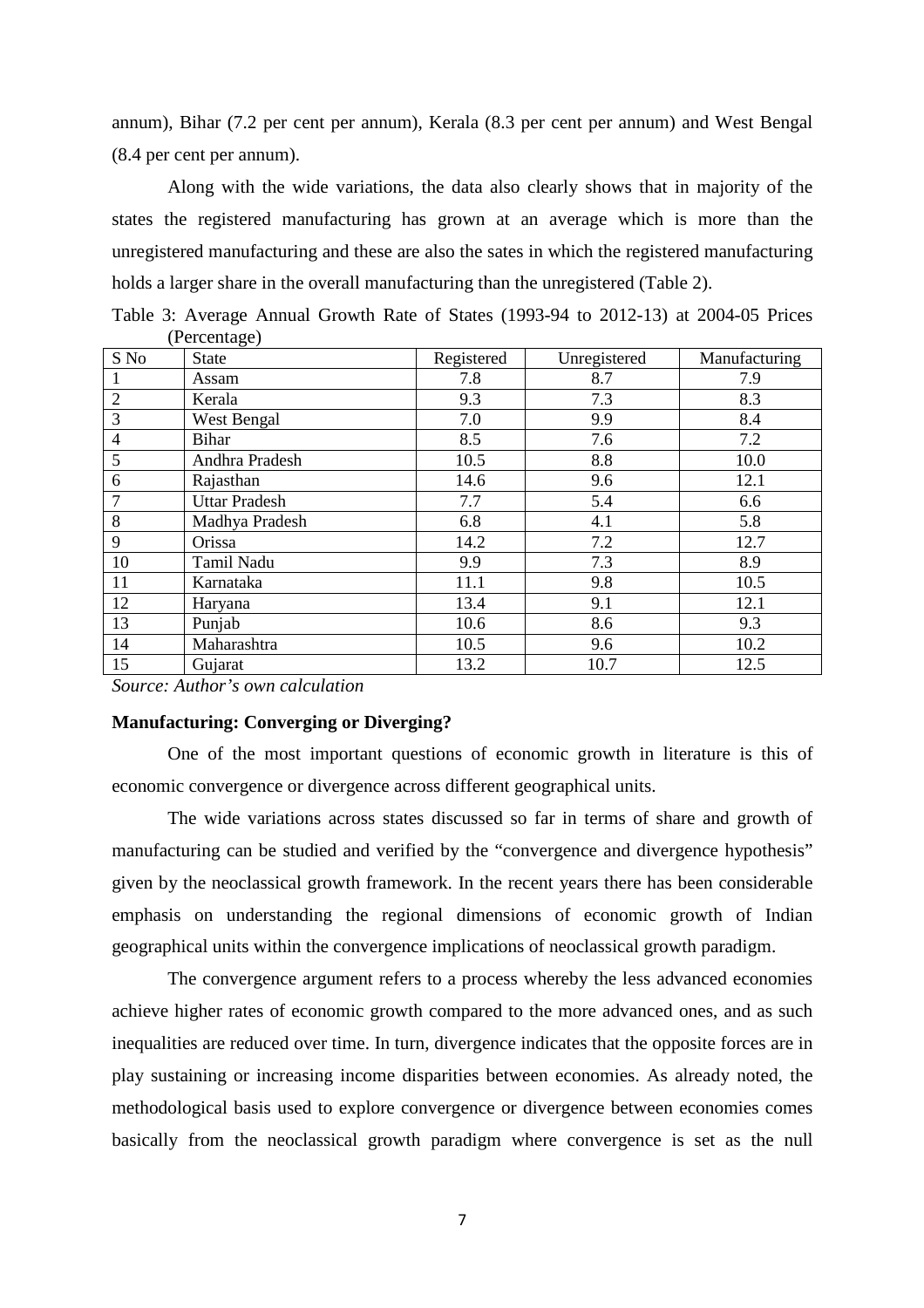hypothesis and divergence as the alternative one. Two main concepts of convergence developed in this literature and used in our analysis are: σ-convergence and β-convergence.

The first concept is that of  $\sigma$ -convergence. It does not relate directly to the growth rates of economies. Instead, it focuses attention on the dispersion of per capita outputs over a cross-section of economies at each point of time. Thus, convergence is accepted if the dispersion (measured in terms of the coefficient of variation) of real per capita income among economies falls over time (Barro and Sala-i-Martin, 1995).

The second concept that has been used in literature is that of β-Convergence. The neoclassical theory suggests that if two economies which were similar in terms of parametric specifications, differed only with respect to their per capita output levels at some initial point of time, then at any subsequent point of time, the economy that started off with a higher per capita output should grow at a slower rate. This leads to the hypothesis of absolute betaconvergence, which predicts a negative relationship between the rates of growth enjoyed by a cross-section of economies and the levels of their per capita outputs at a given initial point of time. Thus, the beta convergence measures the speed at which poorer regions catch up with the richer ones.

Some studies have stressed on the importance of σ-convergence over β-convergence since it speaks directly as to whether the distribution of income across economies is becoming more equitable (Quah, 1993a,b). However, β-convergence analysis has dominated the growth literature because it is considered a necessary (though not sufficient) condition for σ-convergence (Barro and Sala-i-Martin, 1995).

The principal force driving convergence in the growth model is the value added per capita or GSDP per capita. Therefore, economies with lower initial values of GSDP per capita in manufacturing, organized and unorganized will have higher marginal products of value added and therefore, tend to grow at higher rates. Our next step in this paper is to first test for σ-convergence amongst Indian states. A homogeneous group of sub-economies, such as regional subgroups within a national economy, are less likely to differ from each other on account of differences in parametric specifications or random causes. Consequently, they are expected to be  $\sigma$  -convergent. This however, is not borne out by the Indian states. Developing states in India have the potential to grow at a faster rate than the developed states because diminishing returns (in particular, to GSDP per capita) aren't as strong as in rich sates. To see whether this hypothesis holds true, this convergence pattern was tested across 15 major Indian states in terms of growth of manufacturing and its organized and the unorganized segments. The data on Gross State Domestic Product (GSDP) per capita in manufacturing,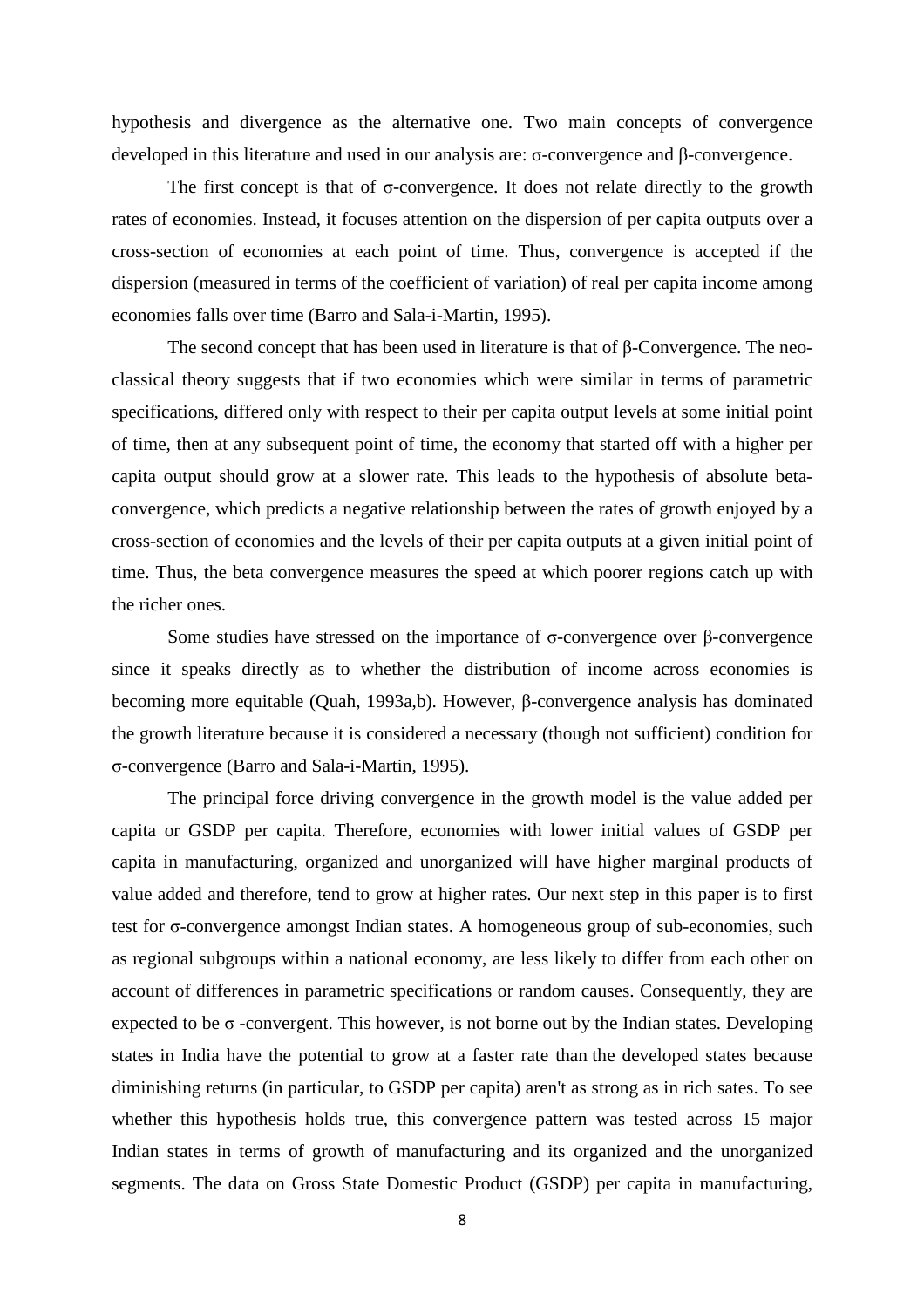registered and unregistered across the states for the period 1993 to 2013 was provided by the Economic and Political Weekly Research Foundation (EPWRF) database. The Average Annual Growth rates of registered and unregistered and the overall manufacturing GSDP have been calculated and rebased at 2004-05 prices using implicit price deflators. We begin by calculating the coefficient of variation (CV) of per capita GSDP for manufacturing, organized and unorganized segments at 2004-05 prices across states for each year. The list of the selected states for the analysis and the abbreviations used for these states are given in Table 4.

| <b>States</b>        | Abbreviations |
|----------------------|---------------|
| Andhra Pradesh       | AP            |
| Assam                | AS            |
| <b>Bihar</b>         | <b>BR</b>     |
| Gujarat              | <b>GJ</b>     |
| Haryana              | <b>HR</b>     |
| Karnataka            | <b>KR</b>     |
| Kerala               | KL            |
| Madhya Pradesh       | <b>MP</b>     |
| Maharashtra          | <b>MH</b>     |
| Orissa               | <b>OR</b>     |
| Punjab               | PB            |
| Rajasthan            | <b>RJ</b>     |
| Tamil Nadu           | <b>TN</b>     |
| <b>Uttar Pradesh</b> | <b>UP</b>     |
| West Bengal          | <b>WB</b>     |

The movement pattern of CVs of per capita manufacturing output among 15 major states of India over a period of 20 years (1993-2013) is illustrated in Figure 1 and for organized and unorganized sector in Figure 2 and Figure 3 respectively.

Since it is already discussed that a major part of the manufacturing sector constitutes the registered manufacturing sector, therefore the graphs of the both the sectors are more or less similar and have been explained together.

An upward trend in CVs can be observed over the time period 1993-94 to 2009-10 and thereafter, the trend has been slowly declining (Figure 1 and 2). However there have been some exceptions where a decline in the CV was observed. The years which exhibit  $\sigma$ convergence in this period were from 1996-97 to 1999-00, 2001-02 to 2003-04 and 2006-07 to 2007-08. Therefore, it is clearly evident that for the period under review the Indian states did not exhibit sigma convergence in per capita manufacturing and registered manufacturing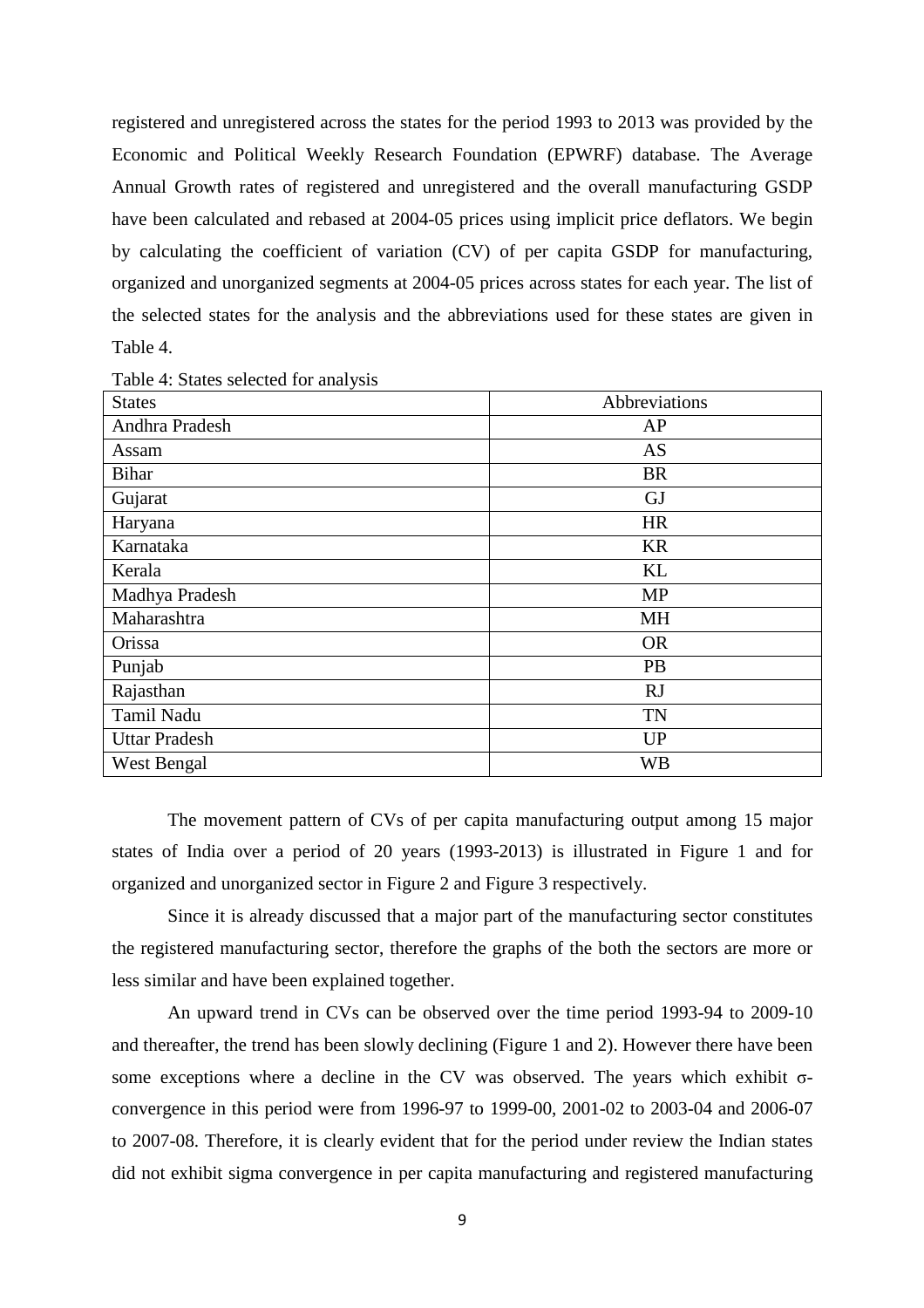output; on the contrary, a clear divergence was observed till the year 2009-10. A weak convergence has only been observed since 2009-10 when a slight decline in the CVs was observed. As the sigma convergence measures the inter-regional inequality, we may very well infer that the inter-regional inequality among the Indian states in terms per capita manufacturing output and per capita registered manufacturing output had increased during 1993-2009 but since 2009 these inter-regional inequalities are declining slowly.





*Source: Author's calculation based on EPWRF (2013) and ASI data*

Figure 2: Coefficients of variation of per capita GSDP in Registered Manufacturing across 15 major states of India



*Source: Author's calculation based on EPWRF (2013) and ASI data*

For the unregistered manufacturing a constant trend in the CVs was observed over the time period 1993-2013 (Figure 3). The only exception was for the year 1996-97 to 1997-98 when the CV declined. Therefore in the unregistered manufacturing sector the states have neither sigma convergence nor divergence.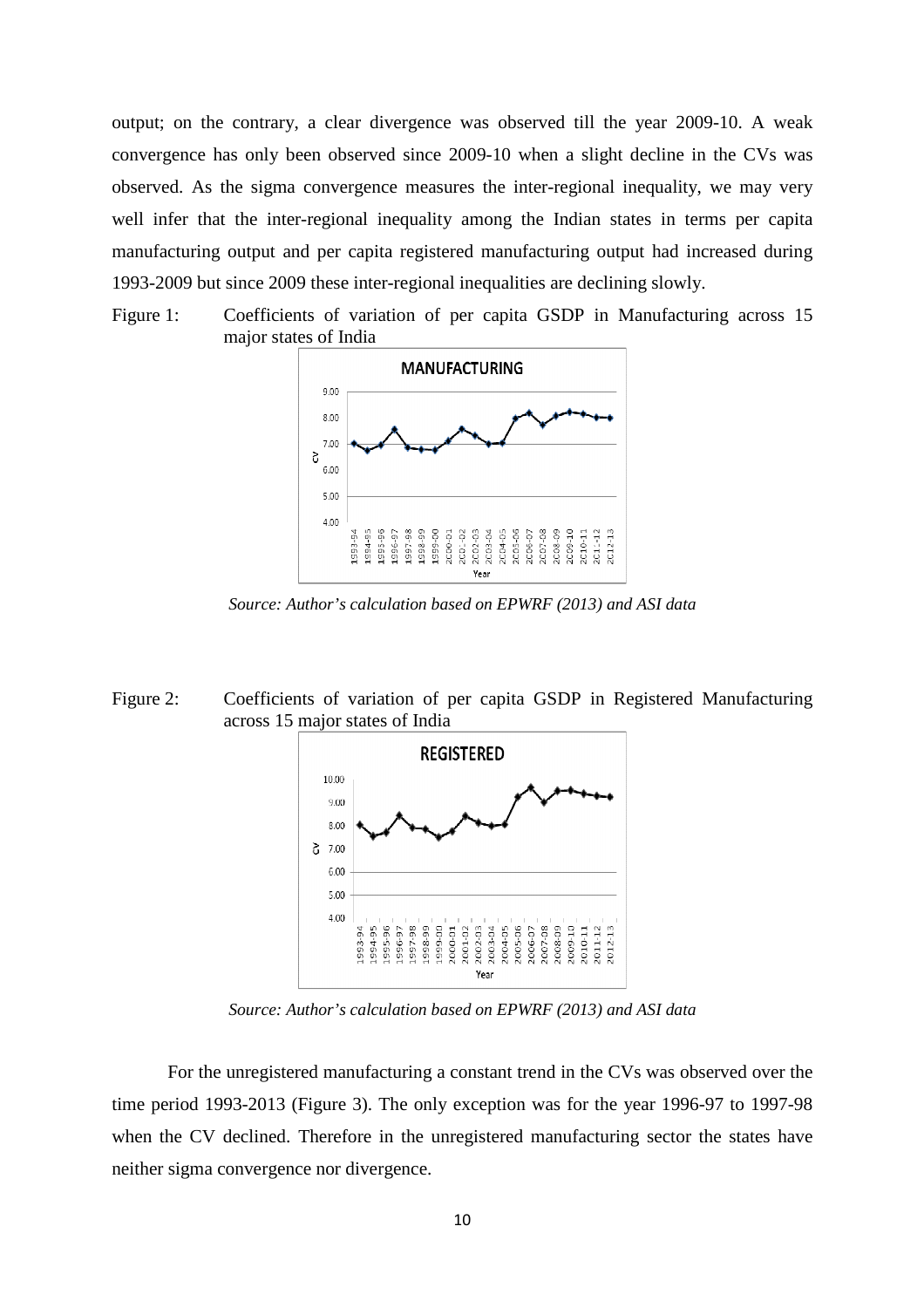Figure 3: Coefficients of variation of per capita GSDP in Unregistered Manufacturing across 15 major states of India



*Source: Author's calculation based on EPWRF (2013) and ASI data*

It is clear therefore that for the period under review, the Indian states did not exhibit strong  $\sigma$ -convergence. In other words, there is strong evidence that the Indian states diverged in terms of per capita real SDP in manufacturing over the 20- year period under consideration.

Our next step in this paper is to test for β-convergence amongst Indian states that is whether the poorer states tend to catch up with the richer states over the period or not. Clearly, the results obtained so far lead us to believe that the hypothesis will be rejected. Nevertheless, academic rigour demands that this be actually verified. Whether the states converge or diverge was seen using scatter plot diagrams. We looked at the line of best fit through a scatter of estimated average annual growth rates of different states and their initial per capita income.

The scatter plots in Figure 4, Figure 5 and Figure 6 show the relationship between initial GSDP per capita in registered, unregistered and overall manufacturing and average annual growth rate during the period 1993-94 to 2012-13. A glance at the scatter plot (Figure 4) showed that the states with low initial levels of GSDP per capita in registered manufacturing were at the lower levels of growth rate while the states with high levels of GSDP per capita were at slightly higher levels of growth rate. The only exceptions that held were that of Rajasthan and Orissa which showed a higher level of average annual growth rate (14.6 and 14.2 per cent per annum respectively) with low initial levels of GSDP per capita. Thus the line of best fit through the scatter indicated a slight divergence across states with the poorer states remaining poor and the richer getting rich. However if Rajasthan and Orissa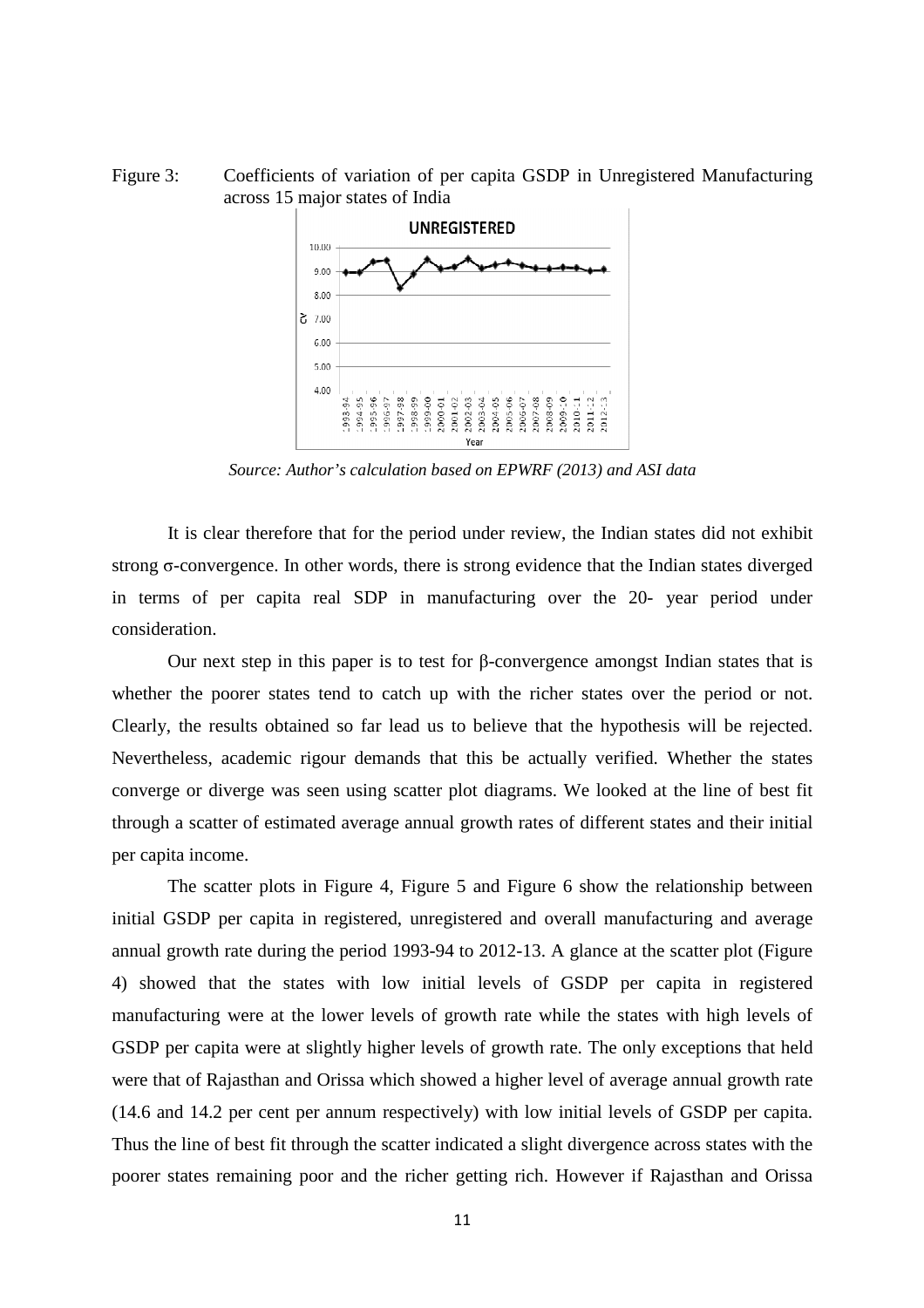were dropped out of the analysis the line of best fit would have indicated a clear divergence in terms of growth of growth of registered manufacturing.

Figure 4: Scatter of states' estimated average annual growth rate and initial GSDP per capita in Registered manufacturing (1993-2013)



*Source: Author's own calculation* 

The scatter plot in Figure 5 showed the relationship for the unregistered manufacturing. The line of best fit again exhibited a diverging pattern across states leading to increasing disparities. In unregistered manufacturing the exceptions were West Bengal and Karnataka which at a relatively low level of GSDP per capita in unregistered manufacturing experienced a relatively higher average annual growth rate of 9.9 per cent per annum and 9.8 per cent per annum respectively.

Figure 5: Scatter of states' estimated average annual growth rate and initial GSDP per capita in unregistered manufacturing (1993-2013)



*Source: Author's own calculation*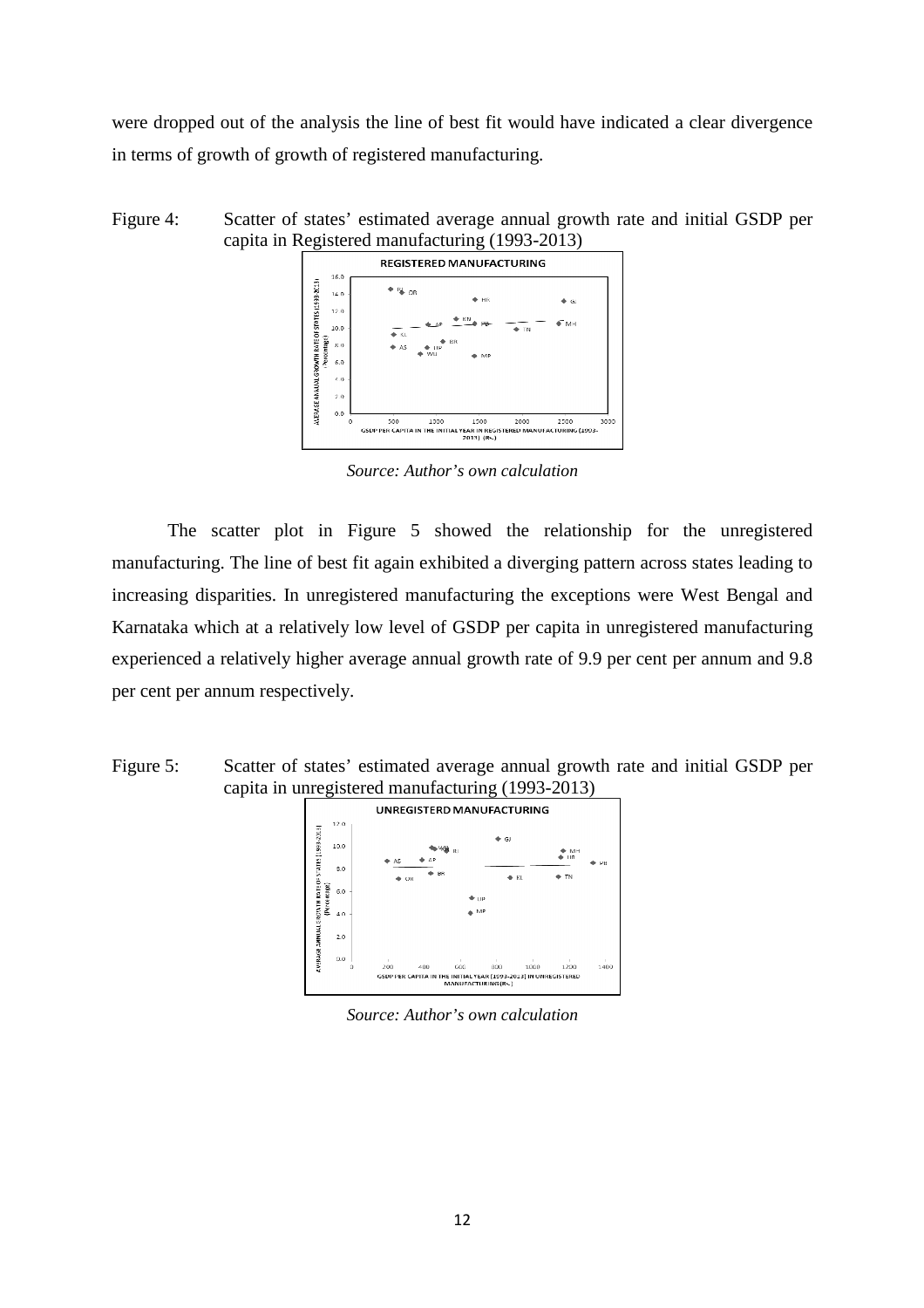Figure 6: Scatter of states' estimated average annual growth rate and initial GSDP per capita in Manufacturing (1993-2013)



*Source: Author's own calculation* 

Finally the overall manufacturing sector in Figure 6 showed that the states like Assam (7.9 per cent per annum), West Bengal (8.4 per cent per annum), Kerala (8.3 per cent per annum), Bihar (7.2 per cent per annum) and Uttar Pradesh (6.6 per cent per annum) with the lowest levels of initial GSDP per capita rather than growing fast were at the lowest levels of average annual growth rate for the time period under review. The exceptions already discussed earlier were that of Rajasthan and Orissa, which had tremendously high growth rate of 14.6 per cent per annum and 14.2 per cent per annum respectively and the main reason for it lied in the fact that the share of registered manufacturing sector had showed the highest increase of 16.1 percent and 16.9 percent in Rajasthan and Orissa respectively over the two decades (Table 2). This could be a probable reason as to why these states have shown an immense increase in the growth of GSDP in manufacturing.

Therefore, it is clearly evident that for the period under review the Indian states exhibited neither sigma convergence nor beta convergence in per capita manufacturing output; on the contrary, a clear divergence was observed. Signs of weak convergence were observed in manufacturing and registered manufacturing only after the year 2009. As the sigma convergence measures the inter-regional inequality, we may very well infer that the inter-regional inequality among the Indian states in manufacturing had increased during 1993-2009, though there has been a slight decline since then.

#### **Structural Changes in Manufacturing**

This section discusses the theoretical background of the Chenery's analysis and derives the equation to be estimated in order to obtain an accurate picture of structural transformation of manufacturing across different states (Chenery, 1960). Our methodology builds on Chenery's basic explanation of structural change that the growth of a manufacturing industry depends on: (i) the normal effect of universal factors that are related to the levels of income; (ii) the effect of other general factors such as market size; (iii) the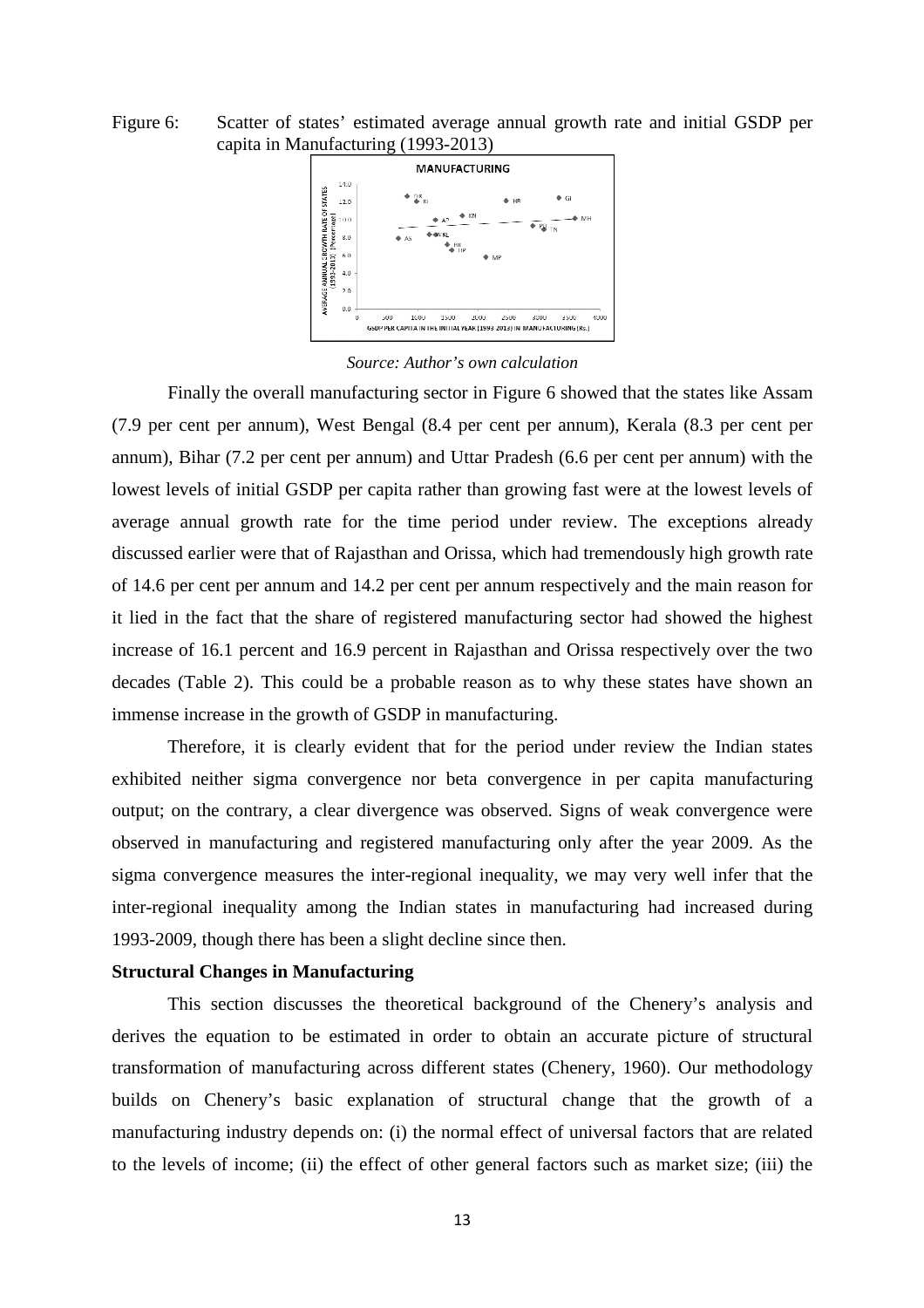effects of the country's/state's individual history, its political and social objectives, and the specific policies the government has followed to achieve these (Chenery and Syrquin 1975). Chenery's (1960) model which uses value added per capita for manufacturing industries as a dependent variable, was able to capture the universal effects of income and country size (effects (i) and (ii)).

The authors could not, however, present a full picture of structural transformation at the manufacturing level based on the three aforementioned components and also did not touch upon the registered and the unregistered segments of the manufacturing sector.

Chenery (1960) argued that supply and demand factors embedded in the level of income contribute to different patterns across sectors and thus provide a benchmark of structural transformation. The sectoral growth function contained in Chenery's original work  $(1960)$  – based on the general equilibrium model of Walras – estimated the level of production as a function of demand side variables as follows

$$
X_i = D_i + W_i + E_i - M_i \tag{1}
$$

where  $X_i$  is domestic production of product *i*,  $D_i$  is domestic final use of *i*,  $W_i$  is the intermediate use of *i* by other producers,  $E_i$  is the export of *i*, and  $M_i$  is the import of *i*.

Chenery, however, felt that it was necessary to have a sufficiently large sample size and since each demand component is a function of income level, he later decided to adopt single functions of income and population instead. This viewed the effects of income level and country size by using a linear logarithmic regression equation to estimate the value added level as follows

$$
\log V_i = \log \beta_{i0} + \beta_{i1} \log Y_i + \beta_{i2} \log N_i \tag{2}
$$

where  $V_i$  is per capita value added for manufacturing industry *i* and  $\beta_{i1}$  and  $\beta_{i2}$  represent growth elasticity and size elasticity, respectively. Equation (2) has since then become the basis for subsequent structural change research and its modifications have been widely used in later studies.

It is worth mentioning the major improvements that this study has contributed to that of Chenery (1960). The first improvement concerns the estimation method applied to our analysis. Instead of using cross-sectional ordinary least squares (OLS) regressions, standard linear-panel data techniques have been applied which are known to be able to control for potential endogeneity problems encountered in OLS regressions. This endogeneity bias may arise from two sources (see a review of all potential sources in Wooldrige 2002). The first one comprises omitted, unobserved country-specific effects which refer to any country characteristic not included in the regression. The second source of endogeneity is attributable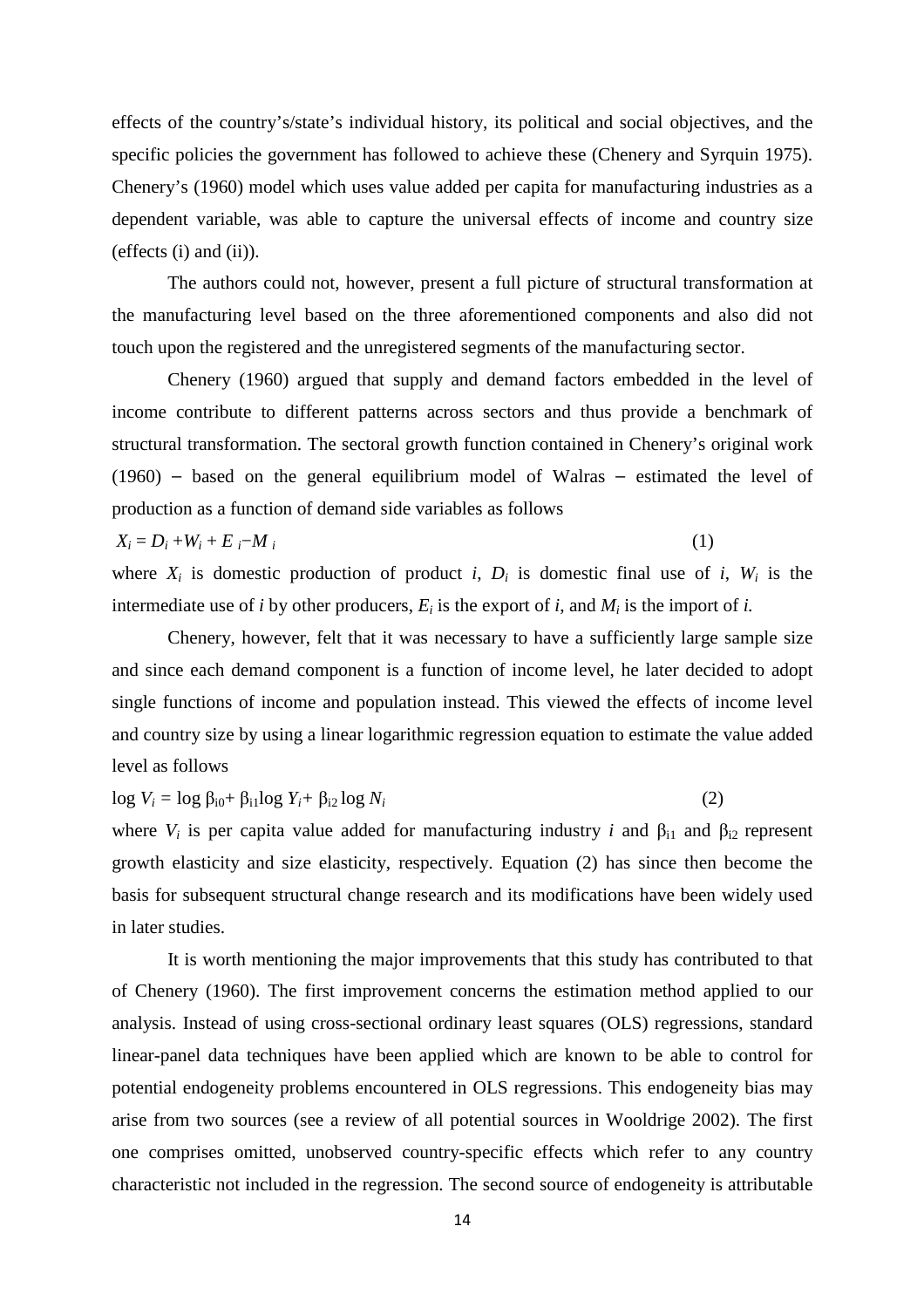to a reversed causality relationship between GDP per capita in manufacturing and GDP per capita. Therefore, with respect to previous empirical approaches, this methodology is expected to provide consistent and robust results. The second improvement is the addition of registered as well as the unregistered sector to the analysis. This provides for the possibility to more accurately disentangle those factors that influence structural change.

Hence, the panel specification used in the study of equation (2) is re-expressed for the manufacturing sector in the equation (3) below:

log GSDPM<sub>it</sub> = β<sub>0</sub> + β<sub>1</sub> log GSDPPERC<sub>it</sub> + β<sub>2</sub> log POPULATI<sub>it</sub> + ε<sub>it</sub> (3)

with β<sub>0</sub> being a constant term translating any effects common to all years and countries,  $ε$ <sub>*it*</sub> being the error term specific to each country and year is assumed independent and identically distributed (*iid*) across states and over time and  $E(\epsilon_{it}^2|\mathbf{x}_{it}) = \sigma^2$ , for *i* = 15 major states and *t* = 20 years for 300 complete observations where  $x_{it}$  are the independent variable. Note that this equation deals with only the manufacturing sector. The registered and the unregistered manufacturing will be dealt later.

The study follows Chenery(1960) and uses GSDP per capita in manufacturing (GSDPM) as a dependant variable while the income effect is captured by GSDP per capita (GSDPPERC) and the size effect by population level (POPULATI).  $\beta_1$  represents the growth elasticity i.e.

 $[d(GSDPM_{it})/(GSDPM_{it})]/[d(GSDPPERC_{it})/(GSDPPERC_{it})]$ 

and  $\beta_2$  represent size elasticity i.e.

## $\lceil d(GSDPM_{it})/(GSDPM_{it}) \rceil / \lceil d(POPULATI_{it})/ (POPULATI_{it}) \rceil$

The two elasticities in these equations include both supply and demand effects. Since factor proportions as well as demands vary with rising income,  $\beta_1$  was called growth elasticity rather than income elasticity. Similarly, the size elasticity,  $\beta_2$ , represented the effect of larger domestic markets on the cost of production leading to economies of scale (Chenery, 1960). The estimates of the parameters of equation (3) will crucially depend upon whether the coefficients are assumed to be fixed or random effects but the choice between the two is a difficult one. There lies a trade-off between efficiency and consistency in fixed and random effects models. This trade-off provides an empirical basis on which the decision between the two can be made. Hausman provided a method to test whether the bias from random effects model exceeds the gain in efficiency. Higher/lower the value of Hausman FE/RE model is preferred. On that basis, the results of Hausman in the study reject the random effects model for estimating the parameters of all the three sectors.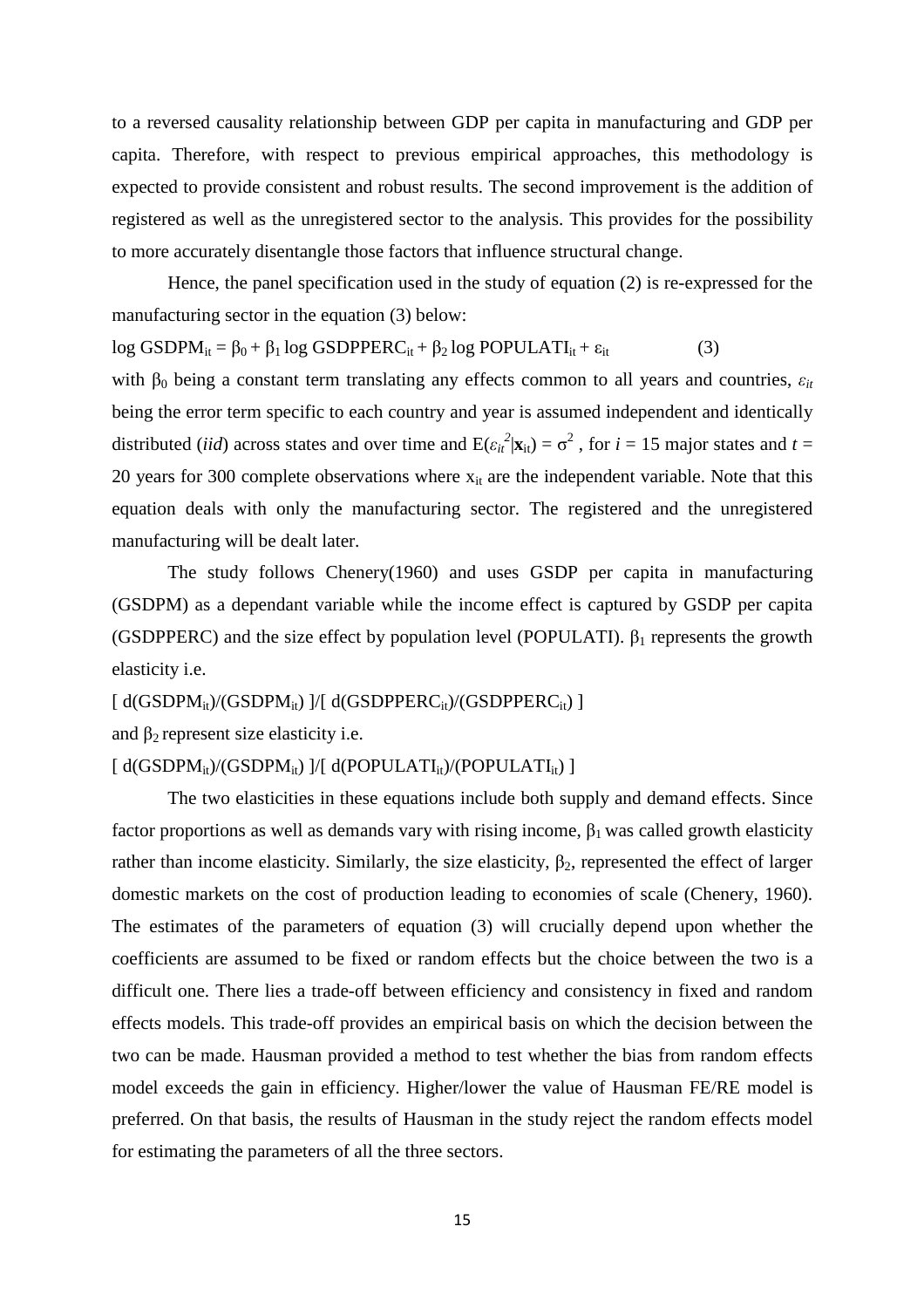The parameters estimated from equation (3) for manufacturing for the whole period 1993-2013 are reported in Table 5. The table shows that the estimated parameter  $β_1$  or the growth elasticity is 0.856 which is positive and highly significant while size elasticity  $(\beta_2)$  is 0.325 is also positive but significant at 5 percent level. Therefore the results show that with the increase in income, there is an increase in GSDP per capita in manufacturing while the market size variable has a lesser impact. These results are consistent with that of Chenery's (1960) study where both the parameters were significant and positive except for  $\beta_1$  (1.44) which was greater than unity.

The structural change of registered and unregistered manufacturing have been studied using the equations (4) and (5) respectively-

| GSDPR <sub>it</sub> = $\beta_0$ + $\beta_1$ GSDPPERC <sub>it</sub> + $\beta_2$ POPULATI <sub>it</sub> + $\varepsilon_{it}$ | (4) |
|----------------------------------------------------------------------------------------------------------------------------|-----|
| $GSDPU_{it} = \beta_0 + \beta_1 GSDPPERC_{it} + \beta_2 POPULARI_{it} + \varepsilon_{it}$                                  | (5) |

Where (GSDPR) is the GSDP per capita in the registered manufacturing and (GSDPU) is the GSDP per capita in the unregistered manufacturing. (GSDPPERC) is the GSDP per capita in the two equations and (POPULATI) is the population level.

Table 5: Results of Panel Regression Estimation of Manufacturing, Registered and Unregistered manufacturing Function (1993-2013) Dependant Variable is **GSDPM** 

| <b>000 LIL</b>               |                            |                            |                            |  |  |
|------------------------------|----------------------------|----------------------------|----------------------------|--|--|
|                              | Manufacturing              | Registered                 | Unregistered               |  |  |
|                              | Function                   | Manufacturing              | Manufacturing              |  |  |
|                              |                            | Function                   | Function                   |  |  |
| <b>Explanatory Variables</b> | <b>Fixed Effects Model</b> | <b>Fixed Effects Model</b> | <b>Fixed Effects Model</b> |  |  |
| <b>GSDPPERC</b>              | $.856*$                    | $.895*$                    | $.695*$                    |  |  |
|                              | (26.31)                    | (19.96)                    | (24.12)                    |  |  |
| <b>POPULATI</b>              | $.325**$                   | .410**                     | $.363*$                    |  |  |
|                              | (2.19)                     | (2.01)                     | (2.76)                     |  |  |
| R-squared                    | 0.923                      | 0.876                      | 0.913                      |  |  |
| Hausman                      | 18.48                      | 6.49                       | 23.83                      |  |  |
| N                            | 300                        | 300                        | 300                        |  |  |

Notes: 1. Figure in parenthesis are t-values.

2. \*, \*\* statistically significant at 1 per cent and 5 per cent level respectively.

The parameters estimated from equation (4) and (5) which again represent the elasticities are reported in Table 1 only. The results of the registered manufacturing as reported by Table 1 also show a comparatively higher significant impact of income per capita on the GSDP per capita in registered manufacturing. The regression analysis of the unregistered sector (Table 1) reported both the growth and size elasticities to be positive and highly significant.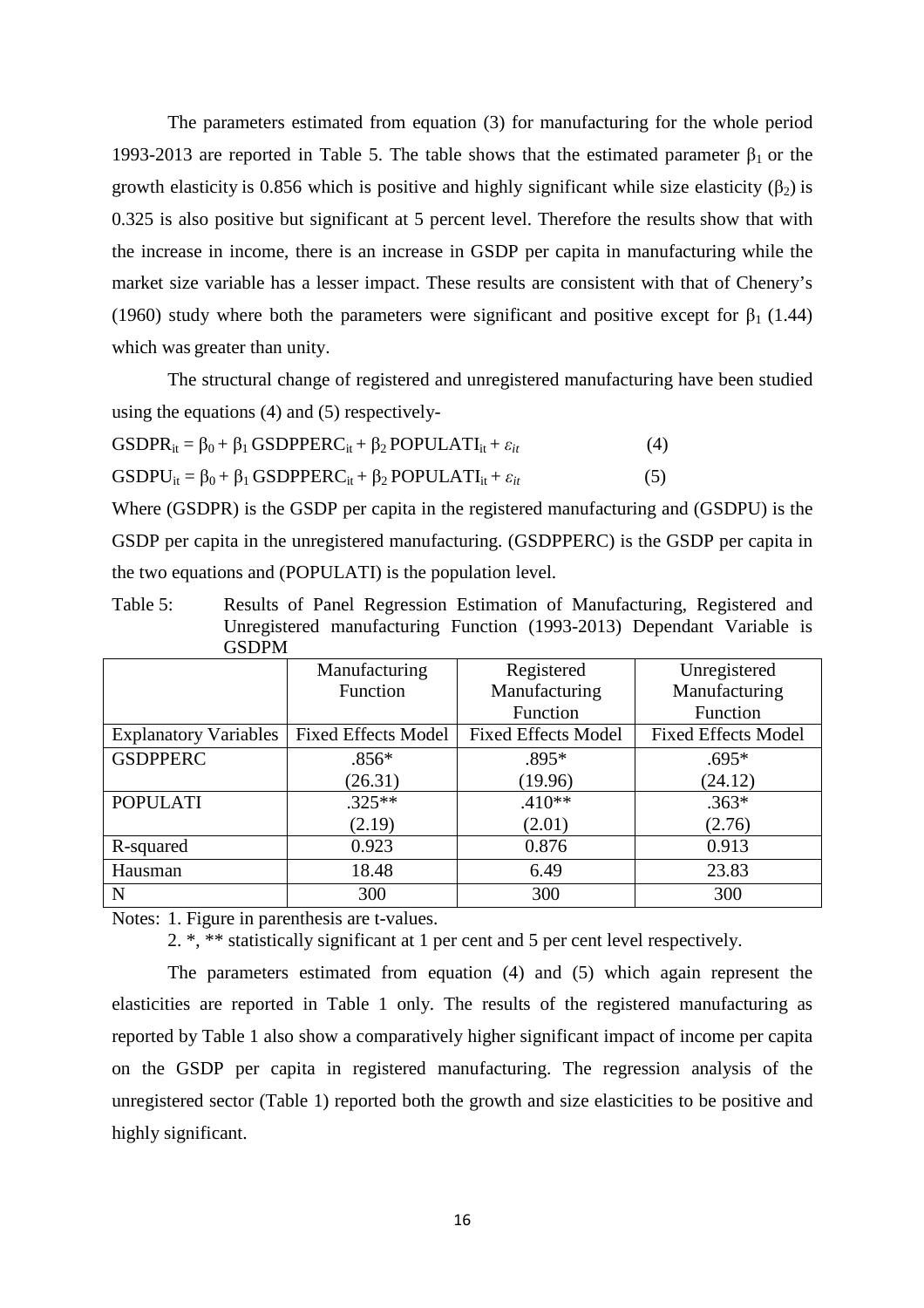Thus, from the analysis it can be concluded that since liberalization GSDP per capita has explained the largest part of sectoral transformation for the states of India.

Chenery, however argued that that changes in the composition of demand side factors need not be the main cause of industrial growth. If an economy has an increase in income with no change in comparative advantage, this analysis suggested that only about a third of the normal amount of industrialization will take place. The change in supply side factors were considered more important in explaining the growth of industry than the changes in demand.

#### **Concluding Remarks**

 This study has presented a description of the process of growth of manufacturing, registered and unregistered sectors and structural change that unfolded over the period 1993- 94 to 2012-13 across 15 major states of India.

 Analysing the share of manufacturing in GSDP across the states over the 20 year period revealed that the range of variation has rather increased from 1993-94, when the least industrialized state (Assam) had 8.6 per cent of its SDP originating from manufacturing while in the most Industrialized state (Tamil Nadu) manufacturing contributed 26.6 per cent to 7.5 per cent in Assam, the least industrialized state and 27.2 per cent in Gujarat, the most industrialized state, in 2012-13. The top most industrialized states in 1993-94 were Tamil Nadu, Gujarat, Maharashtra, Punjab and Karnataka in that order. In 2012-13, the top most industrialized states were: Gujarat, Maharashtra, Punjab, Tamil Nadu and Haryana, in that order with Gujarat being at the top with 27.2 per cent of its GSDP originating from manufacturing. Orissa has seen the fastest pace of industrialization, followed by Rajasthan and Haryana while Tamil Nadu, West Bengal, Bihar and Kerala experienced a fastest pace of deindustrialization in the share of manufacturing in their respective GSDP. Disparities in the extent of industrialization have somewhat increased during the period under review.

Organized sector has accounted for major share of the GSDP in manufacturing in most states, the highest being in Orissa (86.7 per cent) in 2012-13. West Bengal and Kerala were the only states with unorganized sector contributing the major share; West Bengal, along with Bihar and Assam, also witnessed a decline in the share of organized sector over the period 1993-94 to 2012-13.

The manufacturing sector growth showed large variations across states with the highest growing state of Orissa at 12.7 per cent per annum and the lowest growing state of Madhya Pradesh at 5.8 per cent per annum. Thus the top five states that registered the highest growth rate in manufacturing from 1993 to 2013 were Orissa (12.7 per cent per annum), Gujarat (12.5 per cent per annum), Rajasthan and Haryana (12.1 per cent per annum),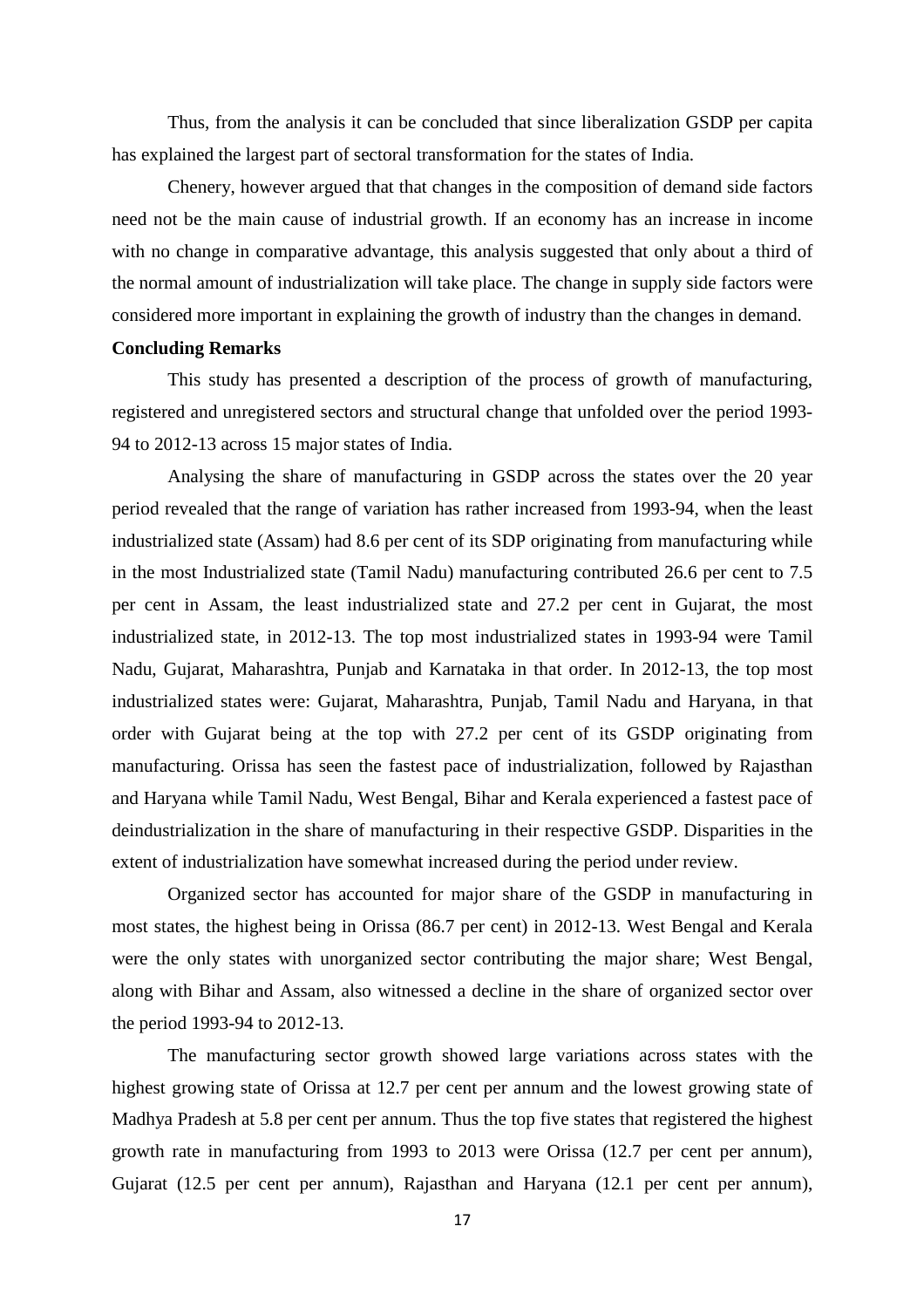Karnataka (10.5 per cent per annum) and in that order. While the lowest growth was registered by Madhya Pradesh (5.8 per cent per annum), Uttar Pradesh (6.6 per cent per annum), Bihar (7.2 per cent per annum), Kerala (8.3 per cent per annum) and West Bengal (8.4 per cent per annum). Along with the wide variations, the data also clearly shows that in majority of the states the registered manufacturing has grown at an average which is more than the unregistered manufacturing and these are also the sates in which the registered manufacturing holds a larger share in the overall manufacturing than the unregistered.

So the question whether structural transformation in favor of manufacturing has helped in accelerating growth of a state or not, has a positive answer. Here again, Gujarat provides strong evidence: the share of manufacturing in its GSDP increased from 26 per cent in 1993-94 to 27.2 per cent in 2012-13 and it also experienced the fastest overall economic growth. Orissa, Rajasthan and Haryana are other states with significantly large increase in the share of manufacturing and both of them have grown reasonably fast. Uttar Pradesh and Punjab have seen moderate increase in the share of manufacturing and relatively low GSDP growth. West Bengal's share of manufacturing declined significantly and it also grew at a relatively slow rate.

On the whole, growth story of the manufacturing sector is thus characterised by the ascendancy of the organised sector over the decades. Its growth rate has been faster than of the unorganized sector in all the periods. Even though it employs less per cent of population but its contribution to GDP is much more than that of unorganized manufacturing. Therefore more focus should be to develop the registered sector across states to reduce the disparities.

Testing the theoretical framework of the convergence and divergence hypothesis given under the neoclassical growth paradigm, the results clearly rejected the hopthesis because for the period under review the Indian states exhibited neither sigma convergence nor beta convergence in per capita manufacturing output; on the contrary, a clear divergence was observed. Signs of weak convergence were observed in manufacturing and registered manufacturing only after the year 2009. As the sigma convergence measures the interregional inequality, we may very well infer that the inter-regional inequality among the Indian states in manufacturing had increased during 1993-2009, though there has been a slight decline since then.

Finally, the study examined the factors that affect the structural changes in manufacturing across Indian states by revisiting the model developed by Chenery and others to obtain an accurate picture of structural transformation of manufacturing across different states. Building on their conceptual framework this paper tried to improve the measure by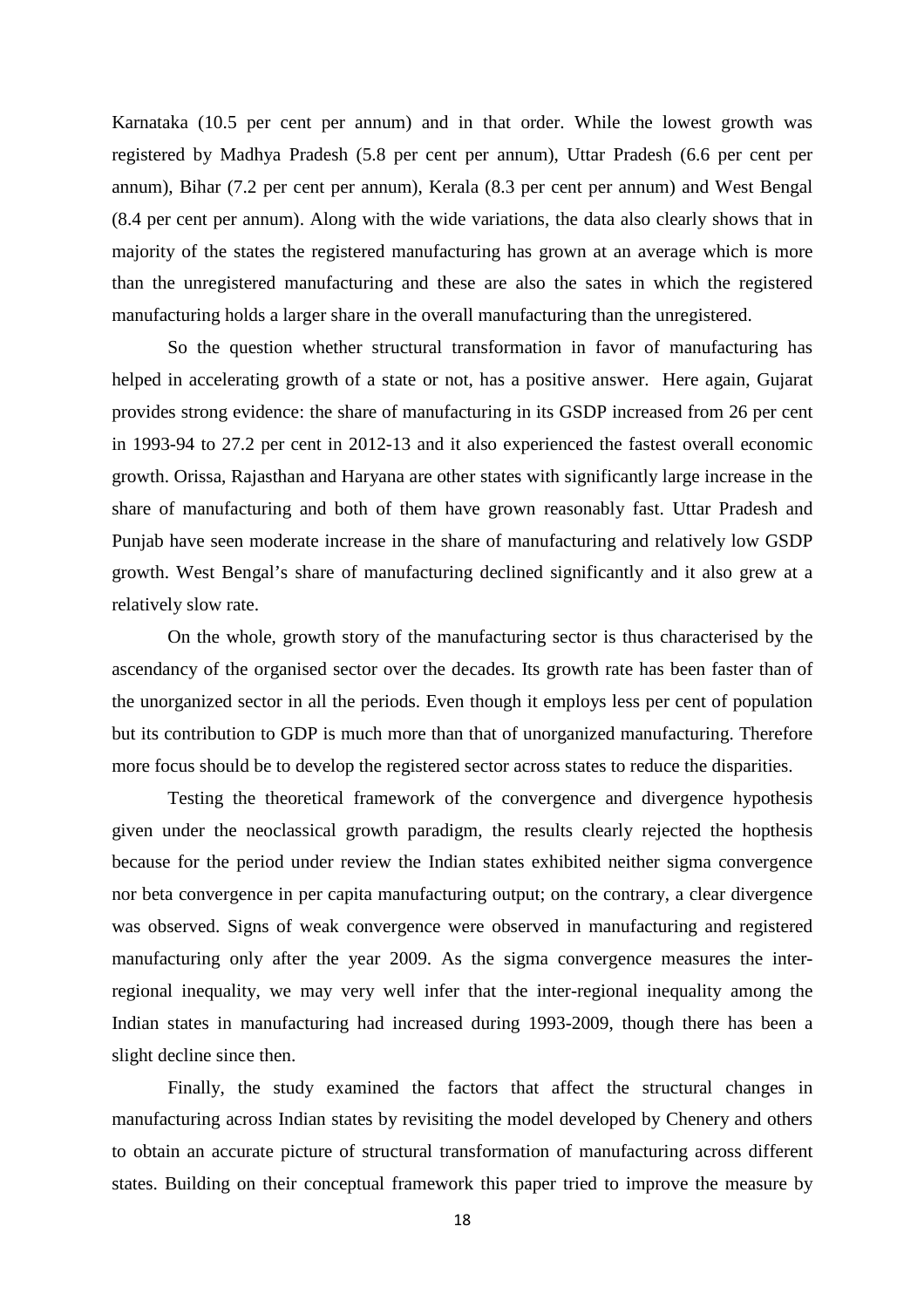taking panel data rather than only cross-section. A linear logarithmic regression equation was derived to estimate the levels value added per capita as a function of income level and country size. The analysis concluded that GSDP per capita had turned out to be highly significant variable in explaining the GSDP per capita in registered manufacturing while regression analysis of the unregistered sector reported both the income and size to be positive and highly significant in explaining GSDP per capita in unregistered manufacturing. But for the overall manufacturing, the analysis showed that, for all states GDP per capita was positive and highly significant in explaining the largest part of sectoral transformation. Thus, from the analysis it can be concluded that since liberalization GSDP per capita has explained the largest part of sectoral transformation for the states of India.

Thus the study concludes that Indian states since the reforms of 1991 have witnessed structural change in favour of the service sector but not in favour of the manufacturing sector.

Introduction of economic reforms in 1991 is seen as the turning point in India's post‐Independence economic history, providing a break from the low growth trap in which the country's economy had been caught for four decades. It is emphasised that high rate of growth of GDP that was triggered off by economic reforms and has been sustained over the years has been the most important achievement of the Indian economy in recent years. However, unfortunately, the study found that these rate of growths have not necessarily been higher in states with initially high level of industrialization. Slower growth of poorer states is an important part of the overall story of increasing inequalities because industrial growth in recent years has led to increasing divergence. Therefore, the question whether the growth with the current structural characteristics will at all be sustainable in the medium and long run needs to be addressed carefully because economic growth primarily derived from services may not be sustainable in a developing country without attaining a significant degree of industrialization. This Service‐led and globalization induced growth thus is unlikely to be regionally equitable. Hence, in the long run, however, faster growth in the industry across states needs to be induced to sustain a high aggregate growth.

### **References**

Ahluwalia, I.J. (1989) "*Industrial Growth in India: Stagnation since the Mid-sixties*", Oxford University Press, New Delhi.

Ahluwalia, M. S. (2000) "State-Level Performance under Economic Reforms in India", edited by Anne O. Krueger, *Economic Policy Reforms and the Indian Economy*, Oxford University Press: New Delhi: 91-122.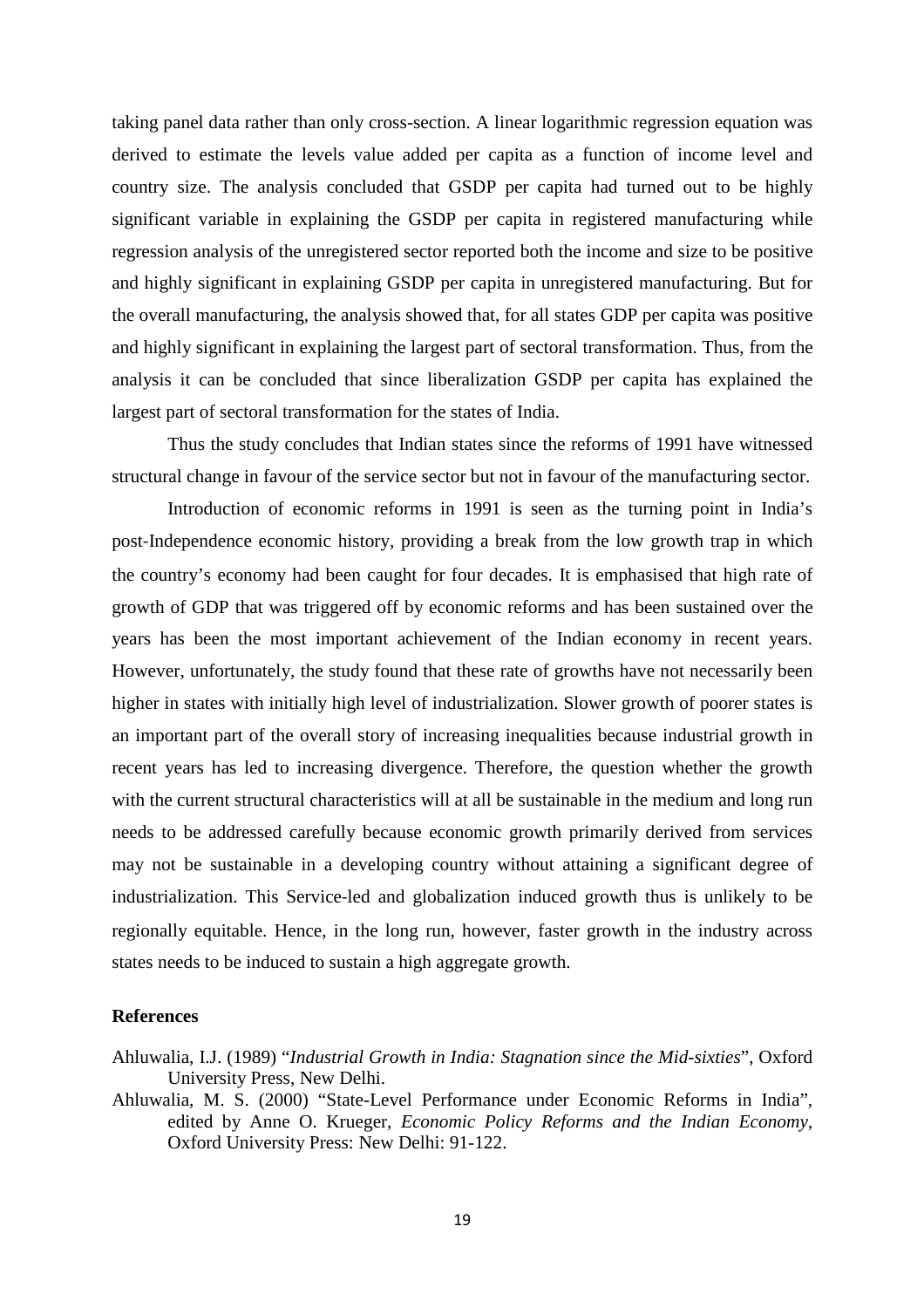- Ahluwalia, M. S. (2011) "Prospects and Policy Changes in the Twelfth Plan", *Economic and Political Weekly*, May 21, 2011.
- Barro, Robert and Sala-i-Martin, Xavier (1995) Economic Growth, McGraw-Hill, New York.
- Chenery, H. B. (1960) "Patterns of industrial growth", *The American Economic Review*, Vol. 50, No. 4 (Sep., 1960): 624-654.
- Chenery, H. B. and Syrquin, M. (1975) "Patterns of Development 1950–1970", Oxford University Press.
- Chenery, Hollis and Srinivasan, T.N (1988) "*Handbook of Development Economics: Volume 1*", edited by Chenery, Hollis, Srinivasan, T.N., Behrman, Richard, Jere: 203-273, Fifth edition North-Holland.
- Kuznet, S. (1966) "Modern Economic Growth: Rate, Structure and Spread", New Haven and London: Yale University Press, New York: 529.
- Kuznets, S. (1955) "Economic Growth and Income Inequality*", The American Economic Review,* Vol. 45, No. 1: 1–28.
- Papola, T.S. (2009) "India: Growing Fast, But also needs to Industrialize", *Indian Journal of Labour Economics,* Vol. 52, No. 1: 57-70.
- Papola, T.S. (2012) "Structural Changes in the India Economy: Emerging Patterns and Implications, *Institute for Studies in Industrial Development,* Working Paper No. 2/2012.
- Papola, T.S., Maurya, Nitu and Jena, Narendra (2011) A Study Prepared as a Part of a Research Programme- "Structural Changes, Industry and Employment in the Indian Economy: Macro-economic Implications of Emerging Pattern", Sponsored by *Indian Council of Social Science Research (ICSSR)*, New Delhi.
- Quah D. (1993a) "Galton's Fallacy and Tests of the Convergence Hypothesis", *Scandinavian Journal of Economics,* Vol. 95(4): 427-443.
- Quah D. (1993b) "Empirical Cross-Section Dynamics in Economic Growth", *European Economic Review,* Vol. 37: 426-434.